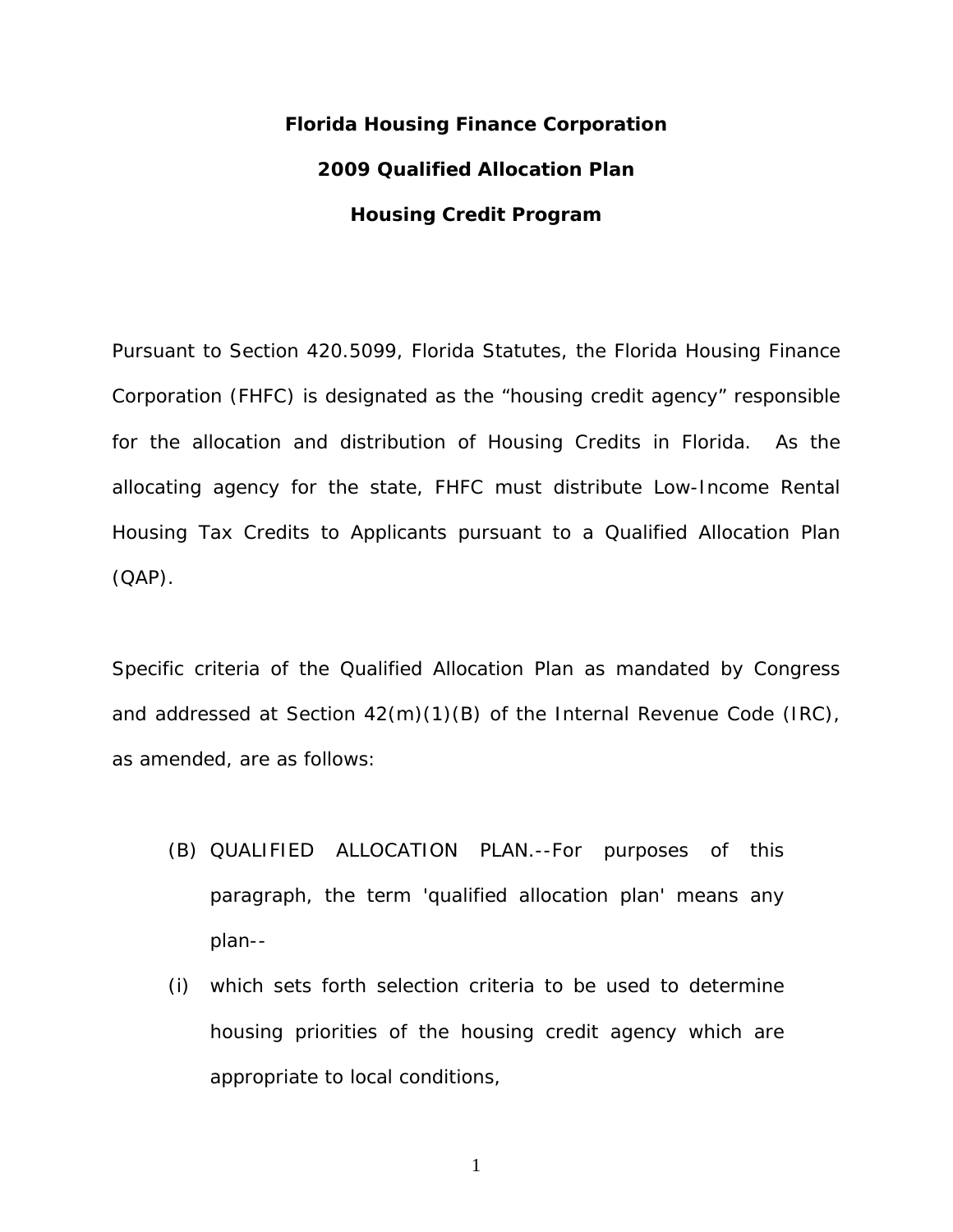- (ii) which also gives preference in allocating housing credit dollar amounts among selected projects to--
- (I) projects serving the lowest income tenants,
- (II) projects obligated to serve qualified tenants for the longest periods, and
- (III) projects which are located in qualified census tracts [as defined in subsection  $(d)(5)(C)$ , and the development of which contributes to a concerted community revitalization plan, and
- (iii) which provides a procedure that the agency (or an agent or other private contractor of such agency) will follow in monitoring for noncompliance with the provisions of this section and in notifying the Internal Revenue Service of such noncompliance which such agency becomes aware of (C) CERTAIN SELECTION CRITERIA MUST BE USED.--The selection criteria set forth in a qualified allocation plan must include--
- (i) project location,
- (ii) housing needs characteristics,
- (iii) project characteristics including whether the project involves the use of existing housing as part of a community revitalization plan,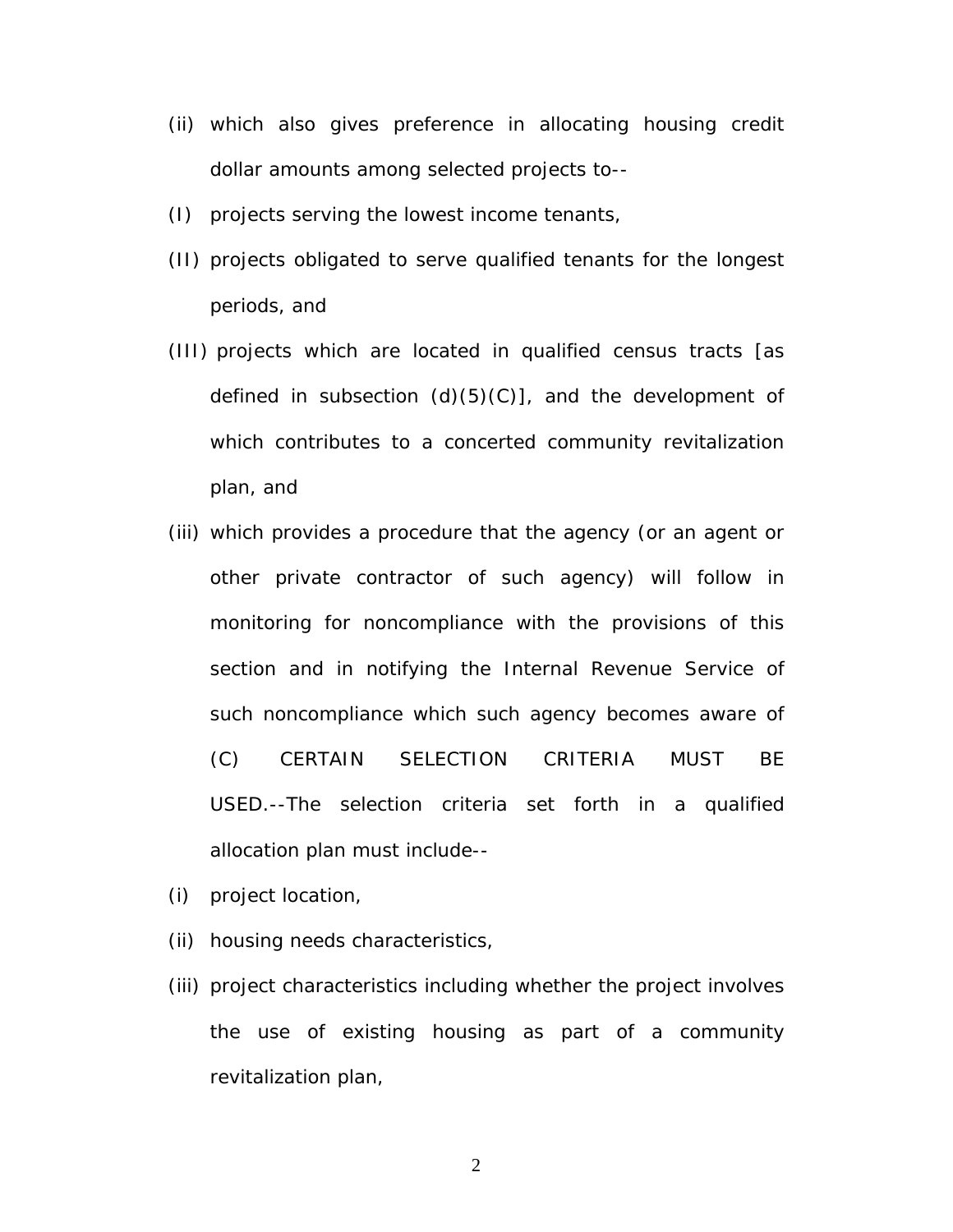- (iv) sponsor characteristics,
- (v) tenant populations with special housing needs,
- (vi) public housing waiting lists,
- (vii) tenant populations of individuals with children,
- (viii) projects intended for eventual tenant ownership,
- (ix) the energy efficiency of the project, and
- (x) the historic nature of the project.

The Qualified Allocation Plan was developed based on IRC requirements and rental housing needs assessment studies conducted by independent vendors for FHFC.

The FHFC Board of Directors and the Governor of the State must approve the plan before its implementation.

All Developments will be reviewed if eligible pursuant to Rule Chapter 67-48, Florida Administrative Code, and evaluated pursuant to FHFC threshold, scoring and ranking criteria.

Prior to the issuance of a Housing Credit Allocation, a Development must be underwritten in accordance with Rule 67-48.0072, F.A.C., in order to determine the Development's feasibility, ability to proceed and the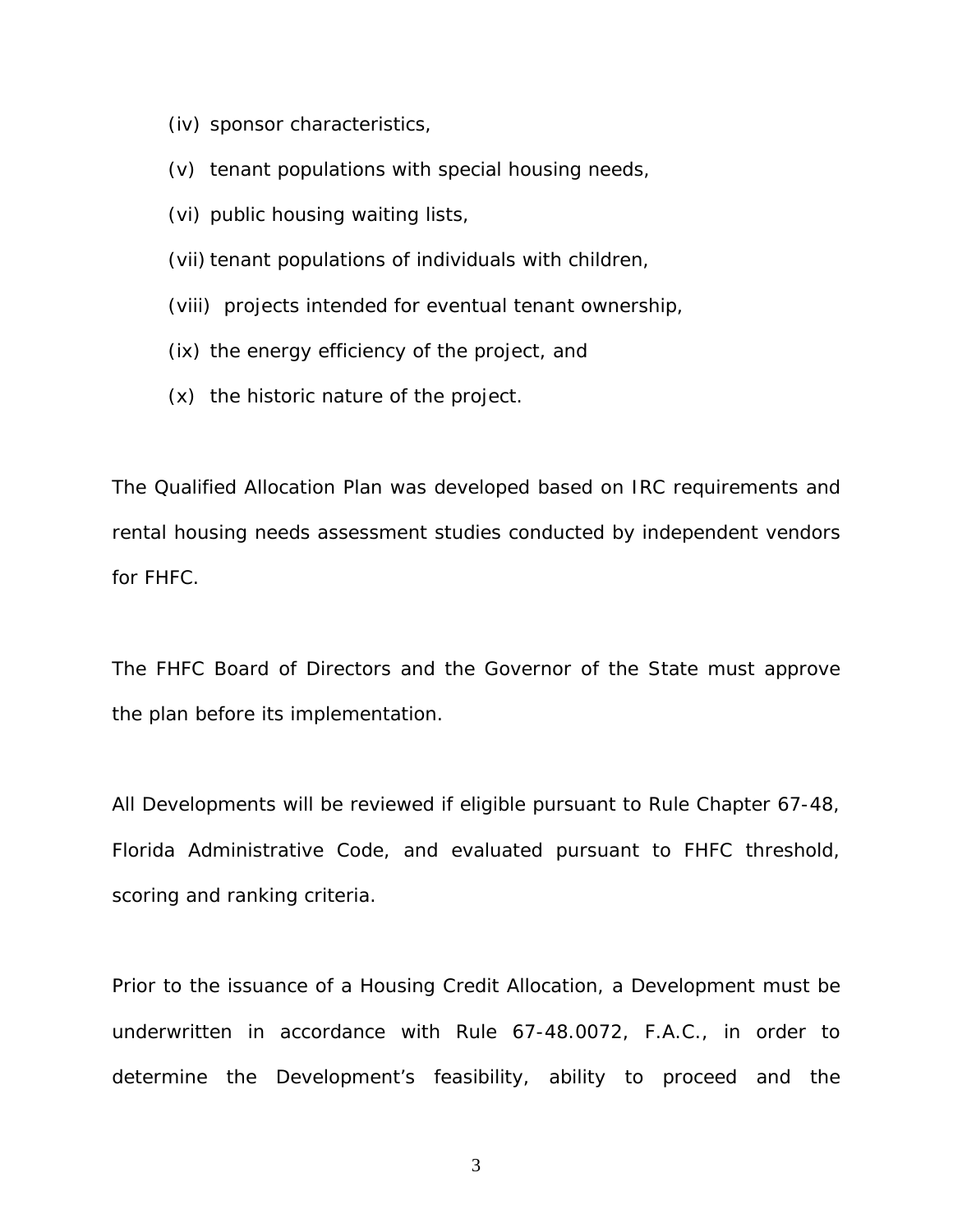appropriate Housing Credit amount, if any. FHFC shall issue Housing Credits in an amount no greater than the amount needed for the financial feasibility and viability of a Development throughout the credit period. The issuance of Housing Credits or the determination of any allocation amount in no way represents or purports to warrant the feasibility or viability of the Development by FHFC.

All capitalized terms not otherwise defined herein have the meanings set forth in Rule Chapter 67-48, Florida Administrative Code.

The 2009 Housing Credit Allocation Authority will be awarded in accordance with the Universal Application Package and as follows:

1. Three hundred thousand dollars (\$300,000) in Housing Credits will be set aside for those Applicants that meet all of the following criteria: (1) select and qualify for the Rural Development designation; (2) meet the Application's threshold requirements; (3) receive a score of not less than 64 points for the proposed Development's Application and; (4) provide evidence to Florida Housing by November 1, 2009 of funding from United States Department of Agriculture Rural Development (USDA RD) programs RD 515, RD 514 and/or RD 516.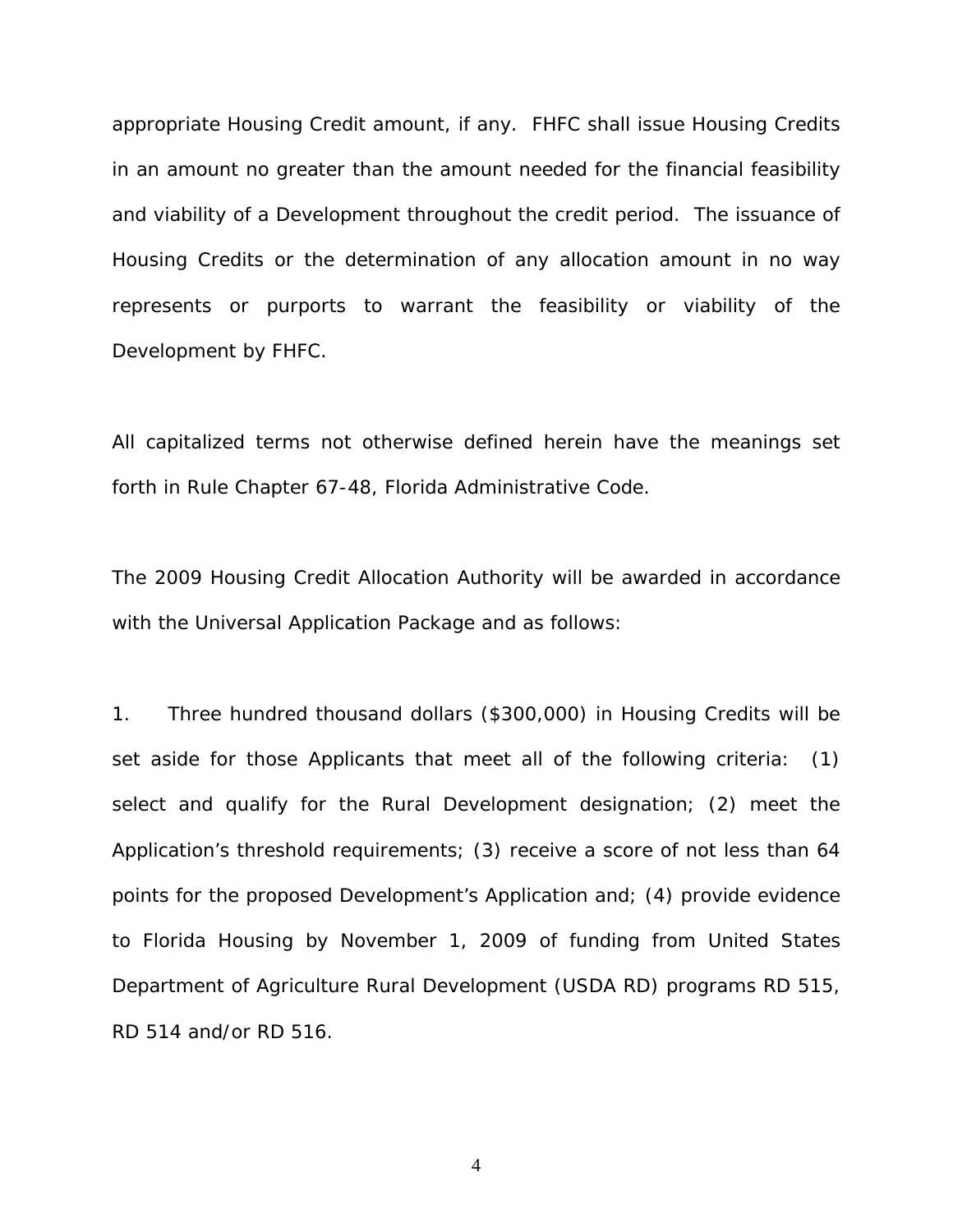a. Applicants that choose to compete within the RD Development Special Set-Aside will, to the extent not fully or partially funded in such Set-Aside, also be eligible to compete within the Geographic Set-Aside within which the Development is located (in the event of competition within the Geographic Set-Aside, a RD 514/516 Applicant shall be counted as a Farmworker/Commercial Fishing Worker Development).

b. Any Applicant partially funded under the RD Development Special Set-Aside shall receive a Binding Commitment to fund the balance of the amount of credits determined as needed, subject to the provisions of Section 16 hereof.

c. An Applicant that provides evidence that it has secured funding for its proposed Development from one or more of the following United States Department of Agriculture Rural Development (USDA RD) programs within 12 months prior to the Application Deadline, will receive funding preference within this Special Set-Aside over an Applicant that provides no such evidence: RD 515, RD 514 or RD 516.

d. Any remaining credits not designated for Developments within this Special Set-Aside will be distributed in accordance with Section 5 hereof.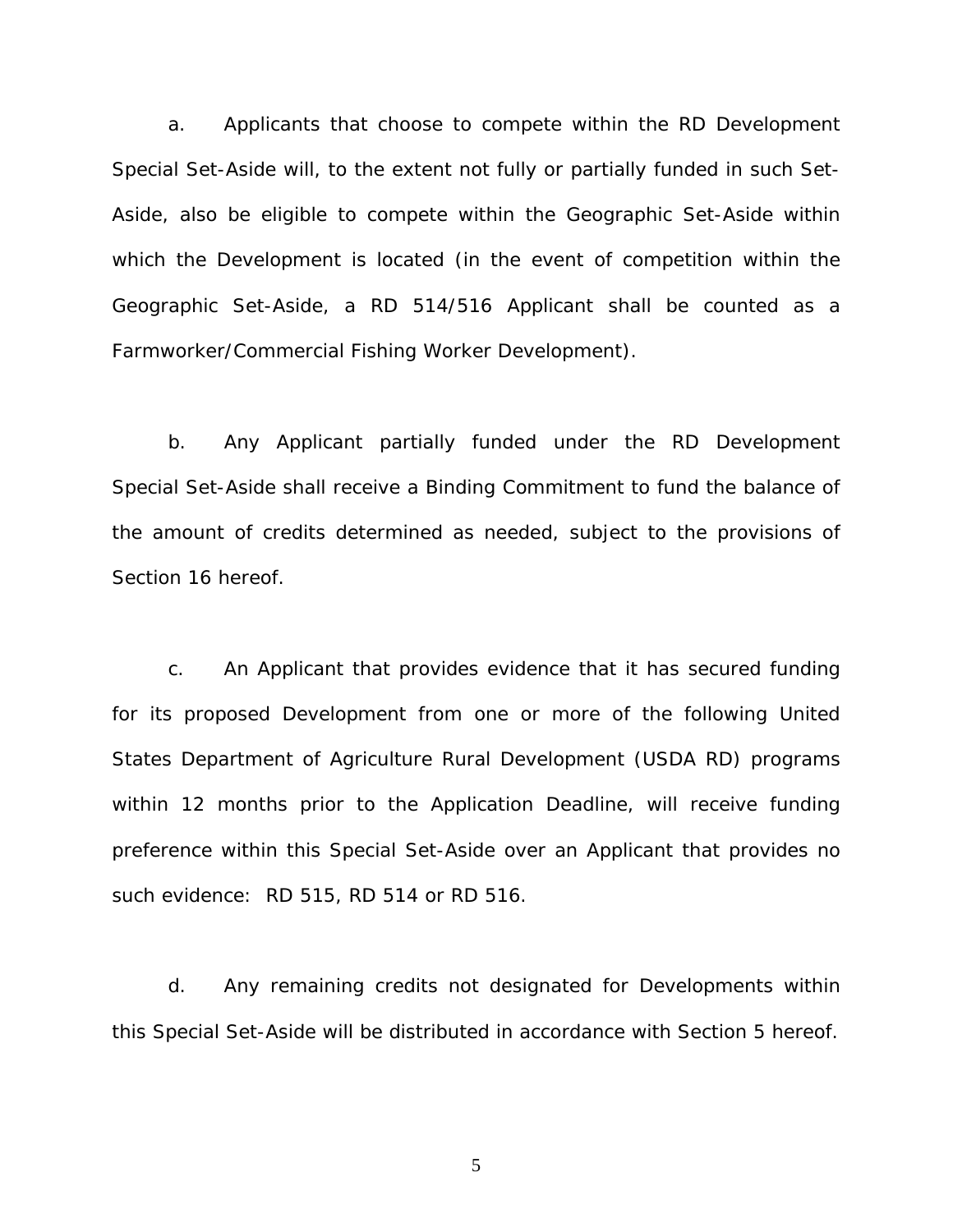2. FHFC will endeavor to allocate credits to not less than 180 set-aside units and if more than one Florida Keys Area Applicant is chosen for tentative funding, not more than 270 set-aside units to those Applicants that meet the following criteria: (1) select and qualify for the Florida Keys Area designation; (2) meet the Application's threshold requirements; and (3) receive a score of not less than 64 points for the proposed Development's Application.

Applicants that are only applying for Competitive Housing Credits and choose to compete as a Development in the Florida Keys Area will, to the extent not fully funded as a Development in the Florida Keys Area, also be able to compete within the Small County Geographic Set-Aside.

3. Four million dollars (\$4,000,000) in Housing Credits will be set aside for those Applicants that meet all of the following criteria: (1) select and qualify for the Preservation designation; (2) meet the Application's threshold requirements; and (3) receive a score of not less than 64 points for the proposed Development's Application.

a. Applicants that meet the above criteria and choose to compete as a Preservation Applicant will first compete within this Preservation Special Set-Aside and, to the extent not fully or partially funded, may also compete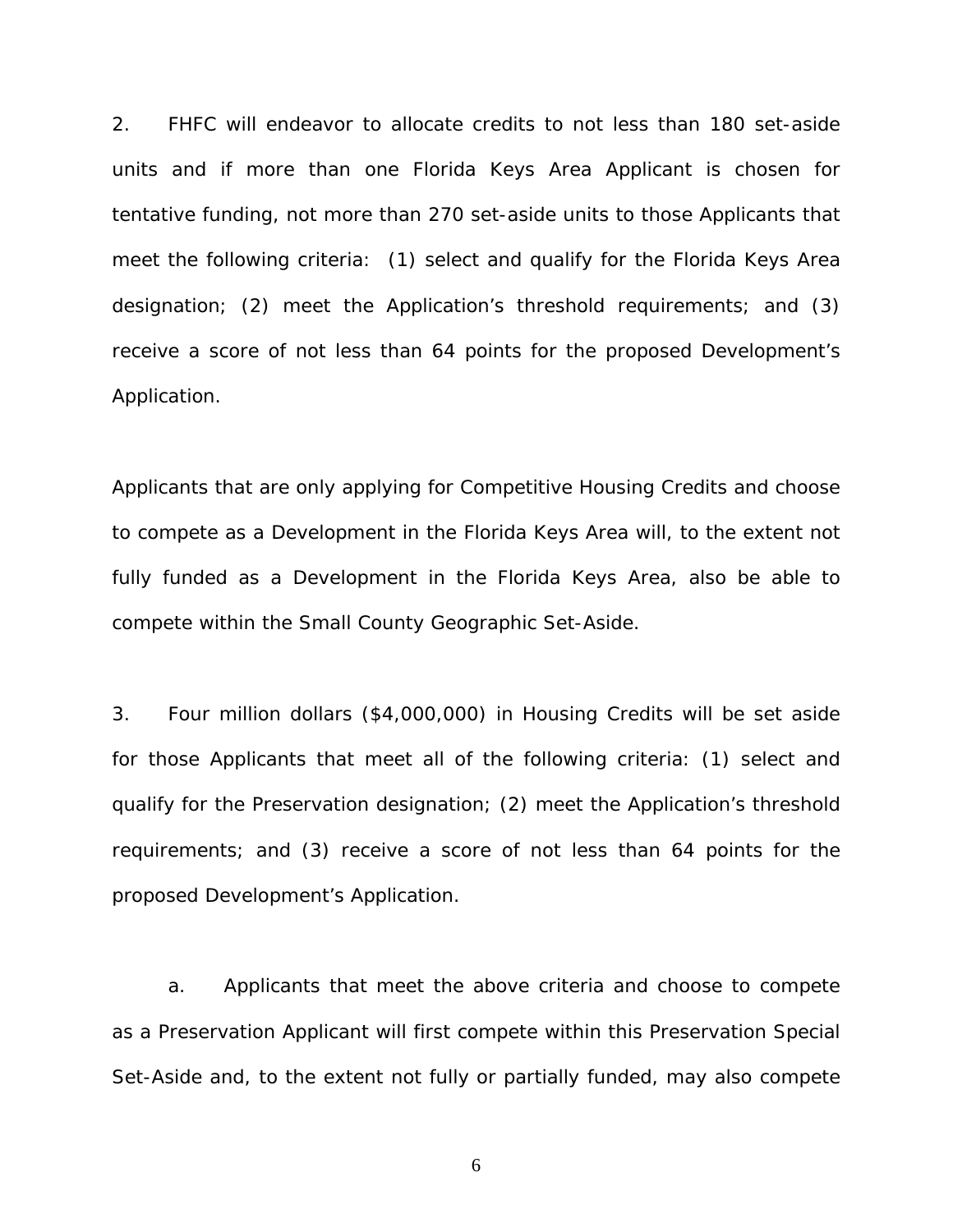within the Geographic Set-Aside within which such Development is located.

b. FHFC will attempt to fund one (1) Development in as many different counties as possible with preference first given to Developments with project-based rental assistance (PBRA) units equal to 50 percent or more of the total units in the Development.

c. Any Applicant partially funded under this Special Set-Aside shall receive a Binding Commitment to fund the balance of the amount of credits determined as needed, subject to the provisions of Section 16 hereof.

d. Any remaining credits not designated for Developments in this Special Set-Aside, in accordance with the preceding established procedure, will be distributed in accordance with Section 5 hereof.

4. The Geographic Set-Aside distributions are based on the most recent statewide market study:

| Large County Allocation Authority:         | 62% |
|--------------------------------------------|-----|
| <b>Medium County Allocation Authority:</b> | 34% |
| <b>Small County Allocation Authority:</b>  | 4%  |

5. As of the date the FHFC Board approves final ranking, any returned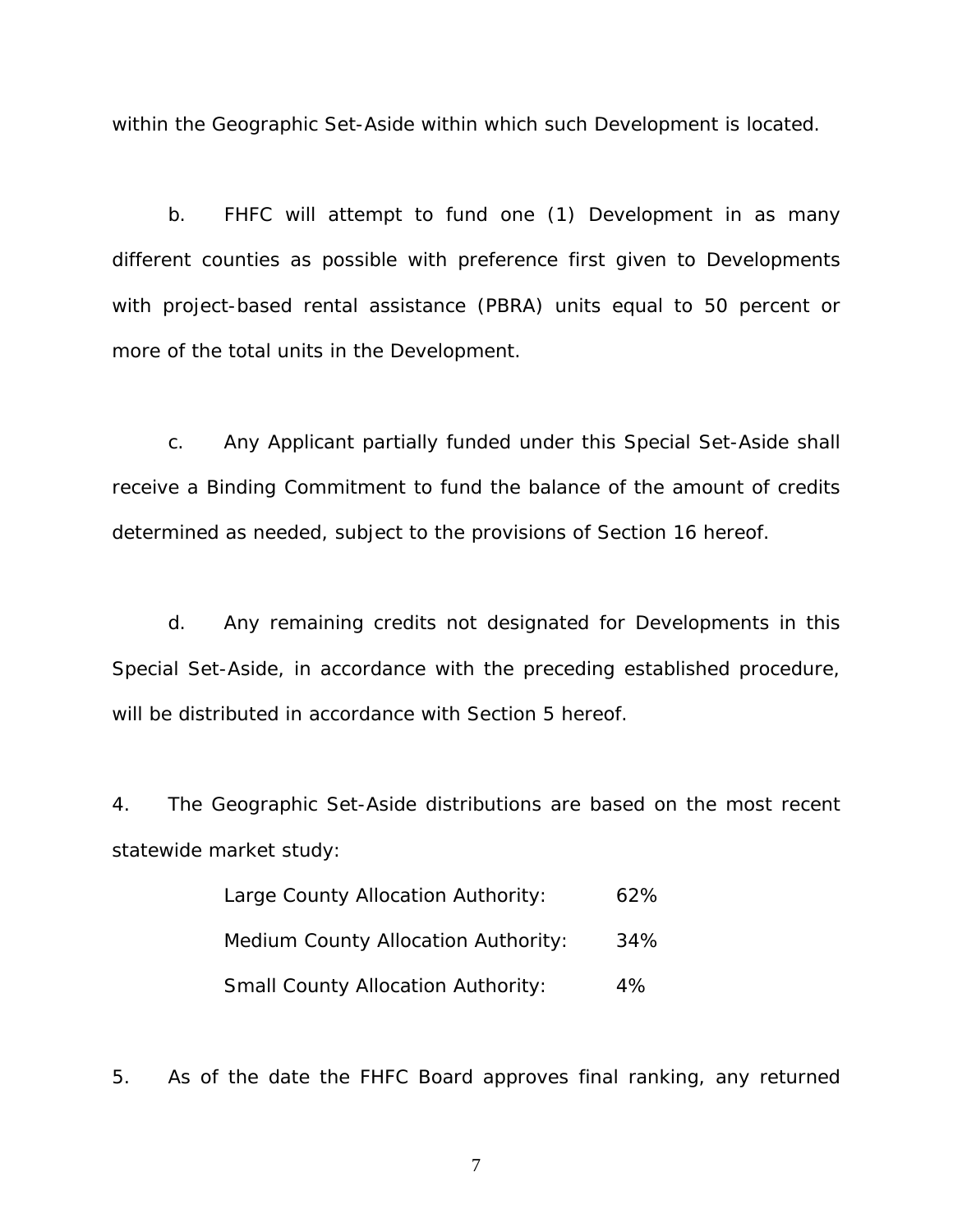Housing Credits (with the exception of those deemed returned under Section 10 hereof) plus the Housing Credit Allocation Authority received based on the per capita calculation plus any Housing Credits received from the National Pool, less any amount obligated to be allocated pursuant to existing commitments, less the amount of Housing Credits tentatively allocated to those Applicants in the Competitive HC Florida Keys Area Special Set-Aside, less the amount of Housing Credits tentatively allocated to those Applicants in the Preservation Special Set-Aside, less the amount of Housing Credits tentatively allocated to those Applicants in the RD Development Special Set-Aside, will be allocated pursuant to the set-asides described in Section 4 above and subject to Sections 6 and 7 below.

6. FHFC will endeavor to allocate not less than 15 percent of the 2009 Allocation Authority amount (per capita allocation plus returned Housing Credits plus any National Pool Housing Credits received) as of the date the Board approves final ranking for Developments with Applicants qualified as Non-Profit pursuant to Rule Chapter 67-48, F.A.C., whose Applications have met threshold requirements. FHFC is required by Section 42, IRC, to allocate not less than 10 percent of its Allocation Authority to qualified Non-Profits. FHFC has determined that an initial allocation of 15 percent to qualified Non-Profits will help ensure that the 10 percent requirement will be met in the event that all Developments included in the initial 15 percent do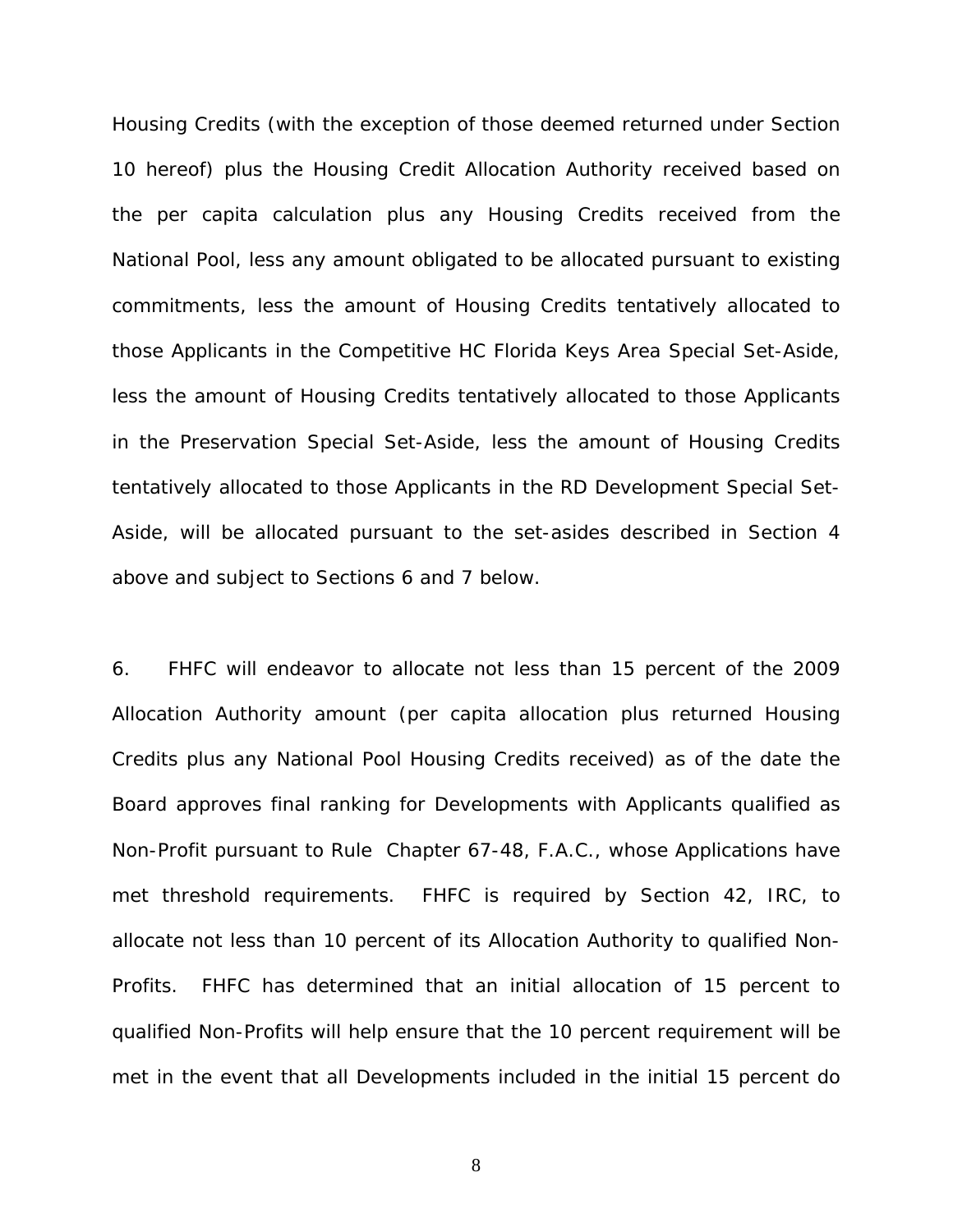not receive an allocation. FHFC will endeavor to accomplish this goal by following the procedures stated in the Ranking and Selection Criteria section of the Universal Application Instructions.

a. When a Non-Profit Applicant is to receive a Binding Commitment for credits from future Allocation Authority, FHFC shall only include the 2009 credits actually allocated, and not the amount of the Binding Commitment, to determine compliance with the 15 percent goal. FHFC shall include in such 15 percent calculation any 2009 credits allocated or to be allocated pursuant to a commitment.

b. No more than 90 percent of the 2009 Allocation Authority, including any Housing Credits received from the 2009 National Pool, will be allocated to Applicants which do not qualify as Non-Profit Applicants. Unless otherwise determined by the Corporation, credits returned after September 30, 2009 will be added to the Allocation Authority for 2010.

c. In the event it is determined that the 10 percent minimum for Non-Profit Applicants will not be met because a Non-Profit Applicant selected for tentative funding will not be funded (determined before or after October 1, 2009), the 2009 credits that were to be allocated to that Non-Profit Applicant will be tentatively allocated, subject to eligible Non-Profit Applicant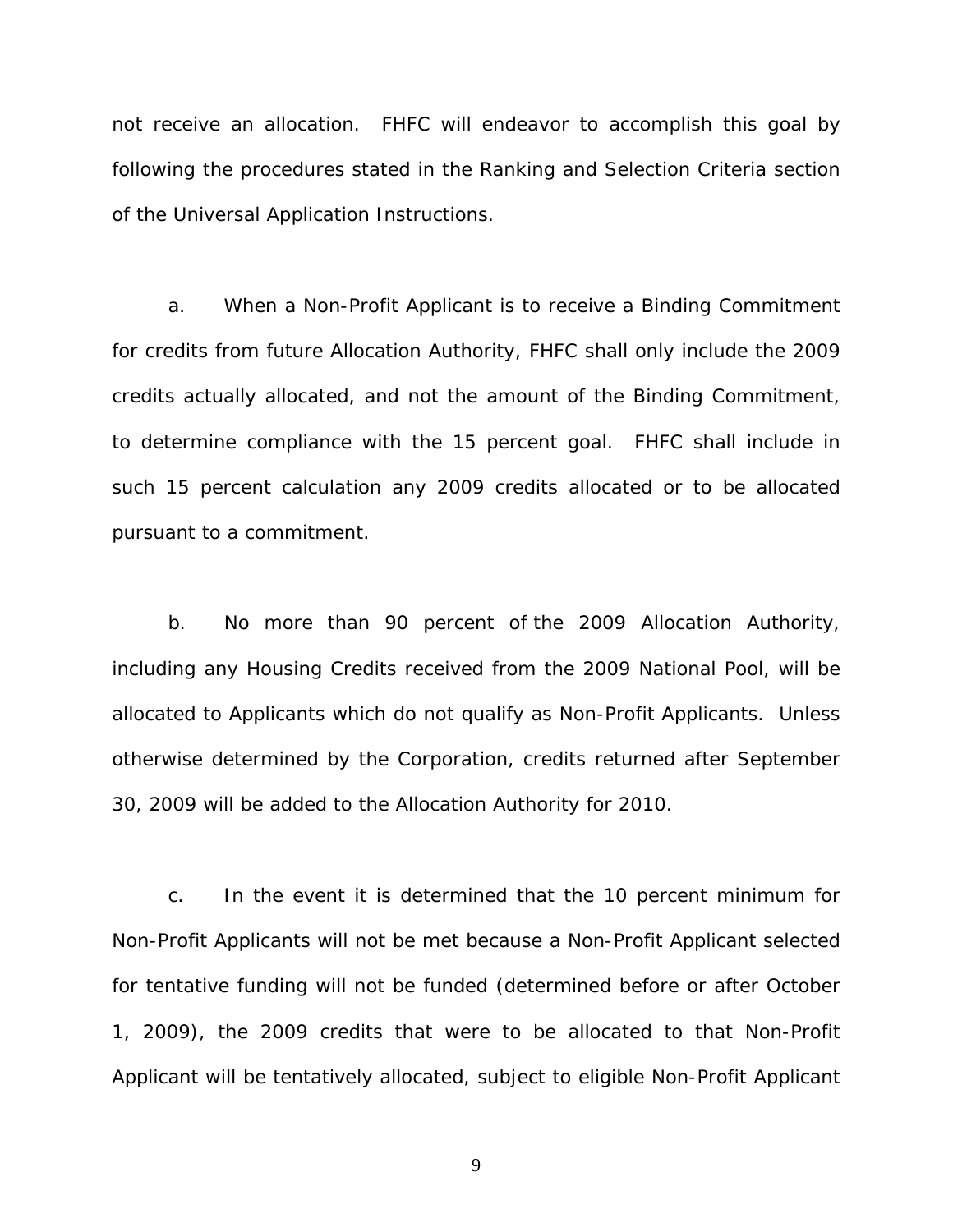availability, (a) to Non-Profit Applicants receiving a partial allocation in the following order of Set-Asides: (i) Large County, (ii) Medium County, (iii) Small County, (iv) Preservation, and (v) RD Development, and then (b) to fund the next highest scoring, eligible Non-Profit Application regardless of Set-Aside until all available Housing Credits are allocated. If the remaining Allocation Authority after application of the foregoing is not sufficient to fully fund the next highest scoring, eligible Non-Profit Application not previously funded, such Applicant shall be entitled to a Binding Commitment for the unfunded balance, without regard to the limitations imposed by Section 16 hereof. If there is an insufficient number of eligible Non-Profit Applicants, either partially funded or unfunded, to tentatively allocate all of the Housing Credits made available by a decision not to fund a Non-Profit Applicant that was previously selected for tentative funding, those credits that could not be tentatively allocated to Non-Profit Applicants will be tentatively allocated, subject to Section 6.b. hereof, in accordance with Section 9 hereof.

If additional Allocation Authority becomes available after the Board approves final ranking, either through the National Pool or by prior years' credits returned before October 1, 2009 or by both, or by National Pool credits received after October 1, 2009, and this causes the percentage of credits to be allocated to Non-Profits to drop below 10 percent of the new total Allocation Authority, then the amount needed to bring the percentage back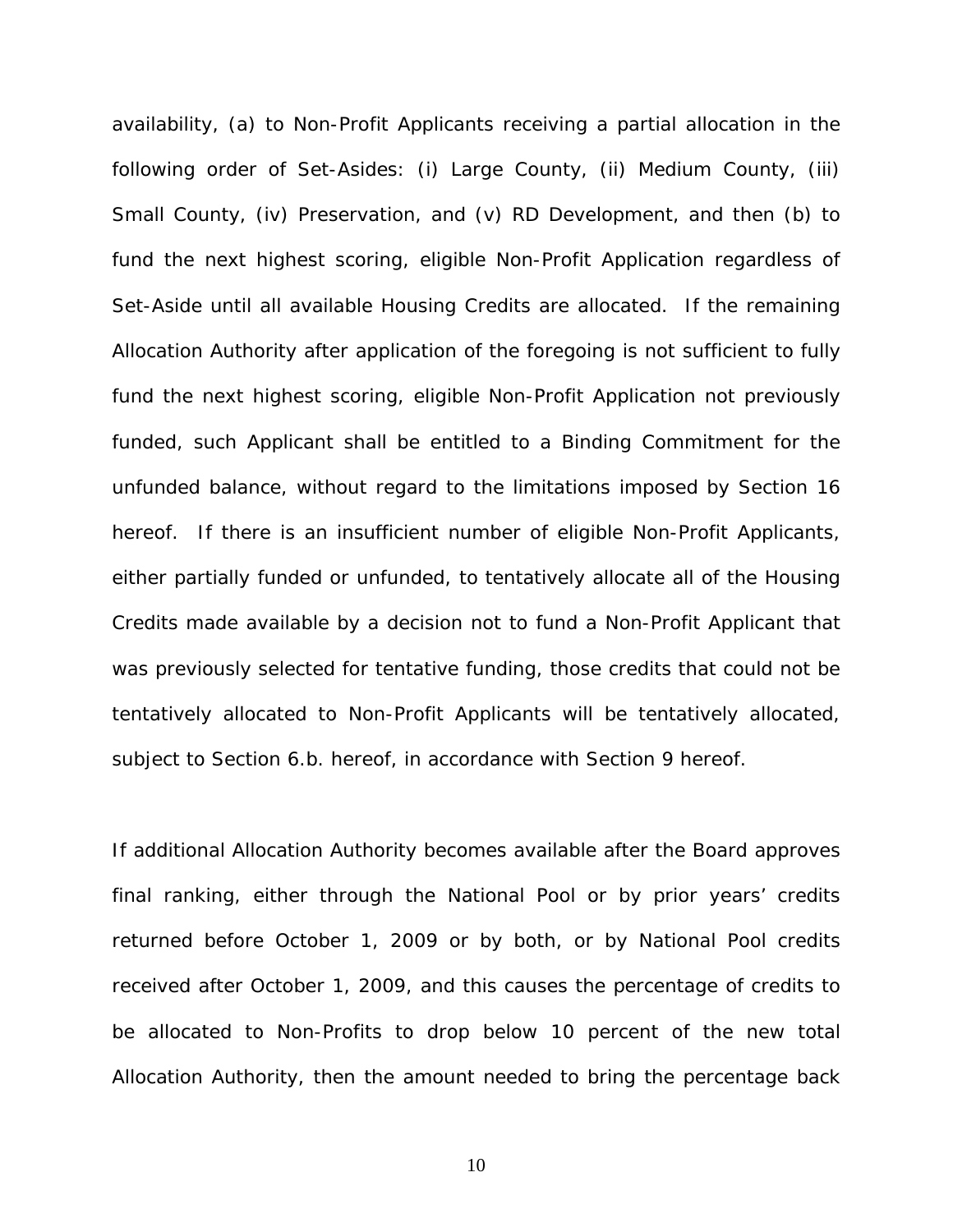up to the 10 percent minimum will be computed. The additional credit amount minus the amount needed to meet the 10 percent minimum will be allocated in accordance with Section 8 or Section 9, as applicable. The amount needed to meet the 10 percent minimum will be tentatively allocated, subject to eligible Non-Profit Applicant availability, (a) to Non-Profit Applicants receiving a partial allocation in the following order of Set-Asides: (i) Large County, (ii) Medium County, (iii) Small County, (iv) Preservation and (v) RD Development, and then (b) to fund the next highest scoring, eligible Non-Profit Application regardless of Set-Aside until all available Housing Credits are allocated. If the last remaining Allocation Authority after application of the foregoing is not sufficient to fully fund the next highest scoring, eligible Non-Profit Application not previously funded, such Applicant shall be entitled to a Binding Commitment for the unfunded balance, without regard to the limitations imposed by Section 16 hereof. If there is an insufficient number of eligible Non-Profit Applicants, either partially funded or unfunded, to tentatively allocate all the credits to, the unallocated credits will be carried forward to the following year.

d. After the 15 percent Non-Profit goal has been realized, remaining Applications from Non-Profit Applicants shall compete with all other Applications in the HC Program for remaining Allocation Authority, if eligible under the Universal Application Package.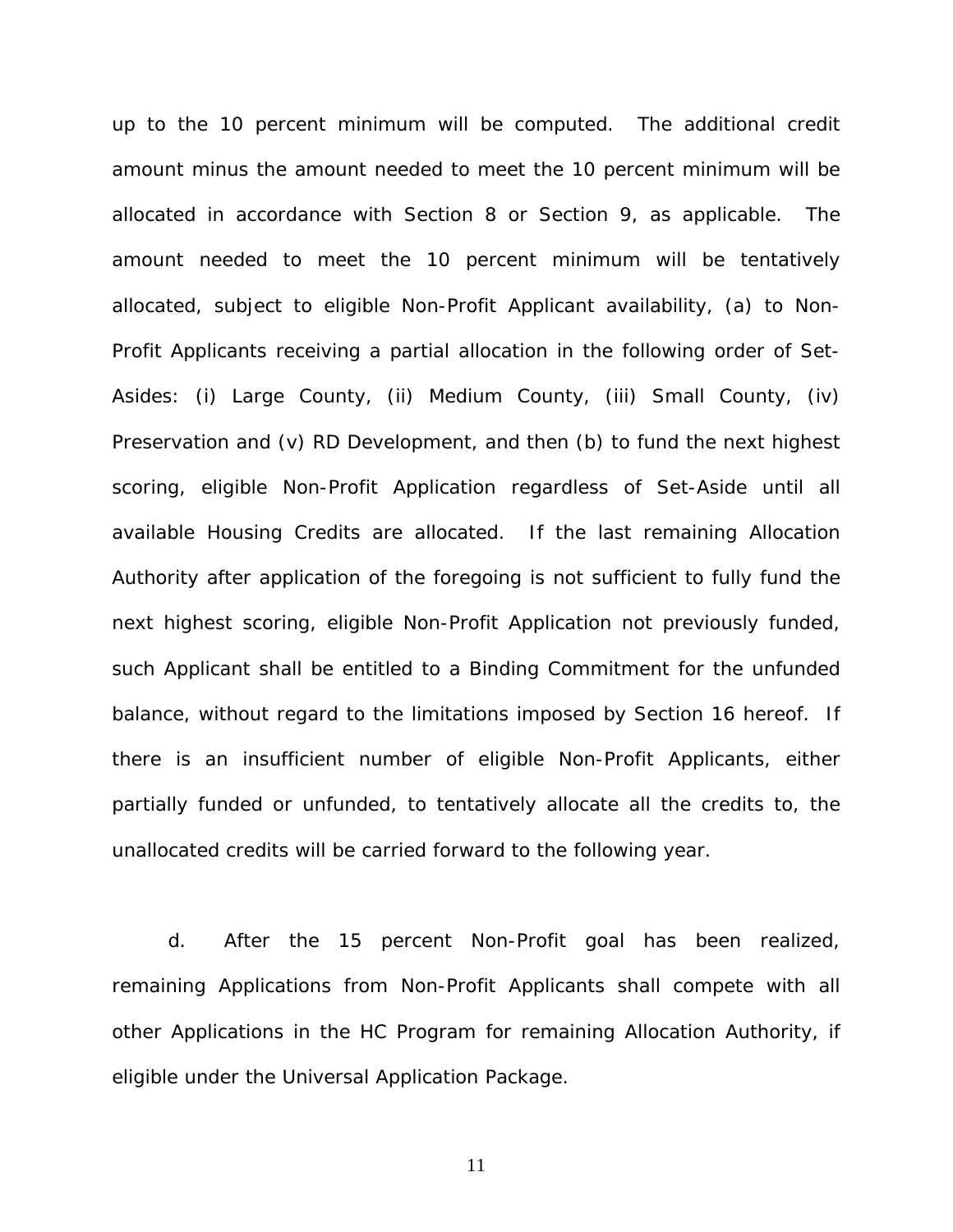7. FHFC's goal is to have a diversified rental housing portfolio. Therefore, its targeting goal is to allocate credits, regardless of Geographic Set-Aside and to the extent such targeting goals can be met in accordance with these procedures, to a minimum of: one (1) Elderly Development, which may consist of an Assisted Living Facility licensed pursuant to Section 429.01 through 429.54 F.S., two (2) Farmworker/Commercial Fishing Worker Developments in addition to any USDA RD 514/516 Developments funded under the RD Development Special Set-Aside, two (2) Urban In-Fill Developments, two (2) Homeless Developments, and one (1) Hope VI Development. Developments will be classified as Elderly, Farmworker/Commercial Fishing Worker, Homeless, Urban In-Fill, and/or Hope VI only to the extent so selected and qualified within the Universal Application Package. A USDA RD 514/516 Development moved to compete within its respective Geographic Set-Aside will be designated a Farmworker/Commercial Fishing Worker Development.

The targeting goals will be achieved in accordance with the procedures outlined in the Universal Application Instructions.

8. Any unused Allocation Authority within a Set-Aside as provided in Section 5 herein will be tentatively allocated in accordance with the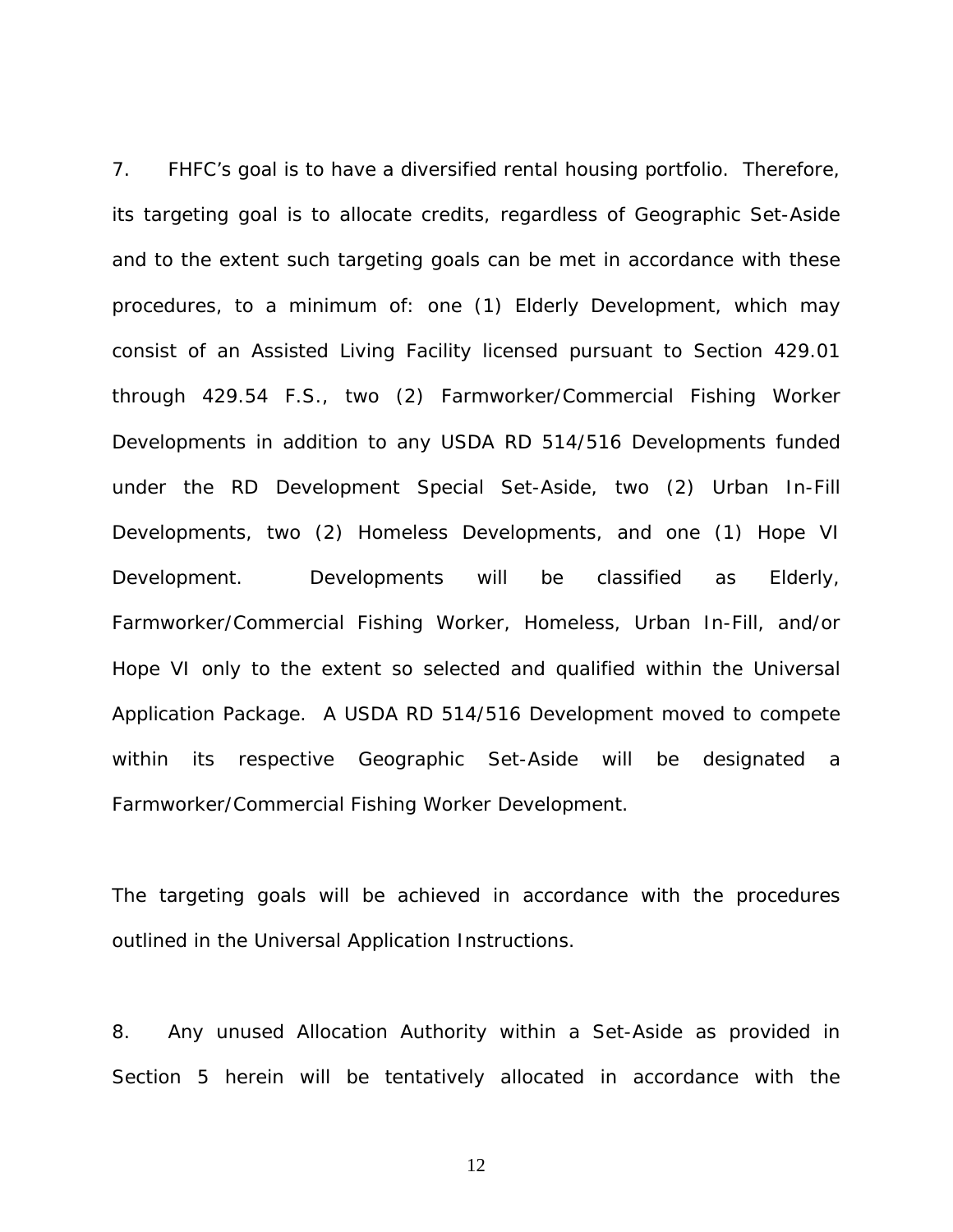Universal Application Instructions. In the event the Board approves final ranking before September 30, 2009, any additional Allocation Authority received by FHFC from the National Pool or returned Housing Credits between the date the Board approved final ranking and October 1, 2009, will be used subject to Section 6.c. hereof, (a) to fund any Development that has been partially funded (excluding Applicants not funded because their total Allocation request exceeds the permissible Binding Commitment limit set forth in Section 16 hereof) in the following order of Set-Asides: (i) Large County, (ii) Medium County, (iii) Small County, (iv) Preservation and (v) RD Development, and then (b) to fund the next highest scoring, eligible Application regardless of which of the above stated Set-Asides it is in until all available Housing Credits are allocated. If the last remaining Allocation Authority after application of the foregoing is not sufficient to fully fund the next highest scoring, eligible Application, such Applicant shall be entitled to a Binding Commitment for the unfunded balance, without regard to the limitation imposed by Section 16 hereof.

9. Unless the Board approves otherwise, any Allocation Authority received on or after October 1, 2009, or such later date as the Board approves final ranking, including any received due to a tentatively funded Applicant withdrawing or otherwise failing to proceed, will be used, subject to the provisions of Section 6.c. hereof, (i) to fully fund any Application that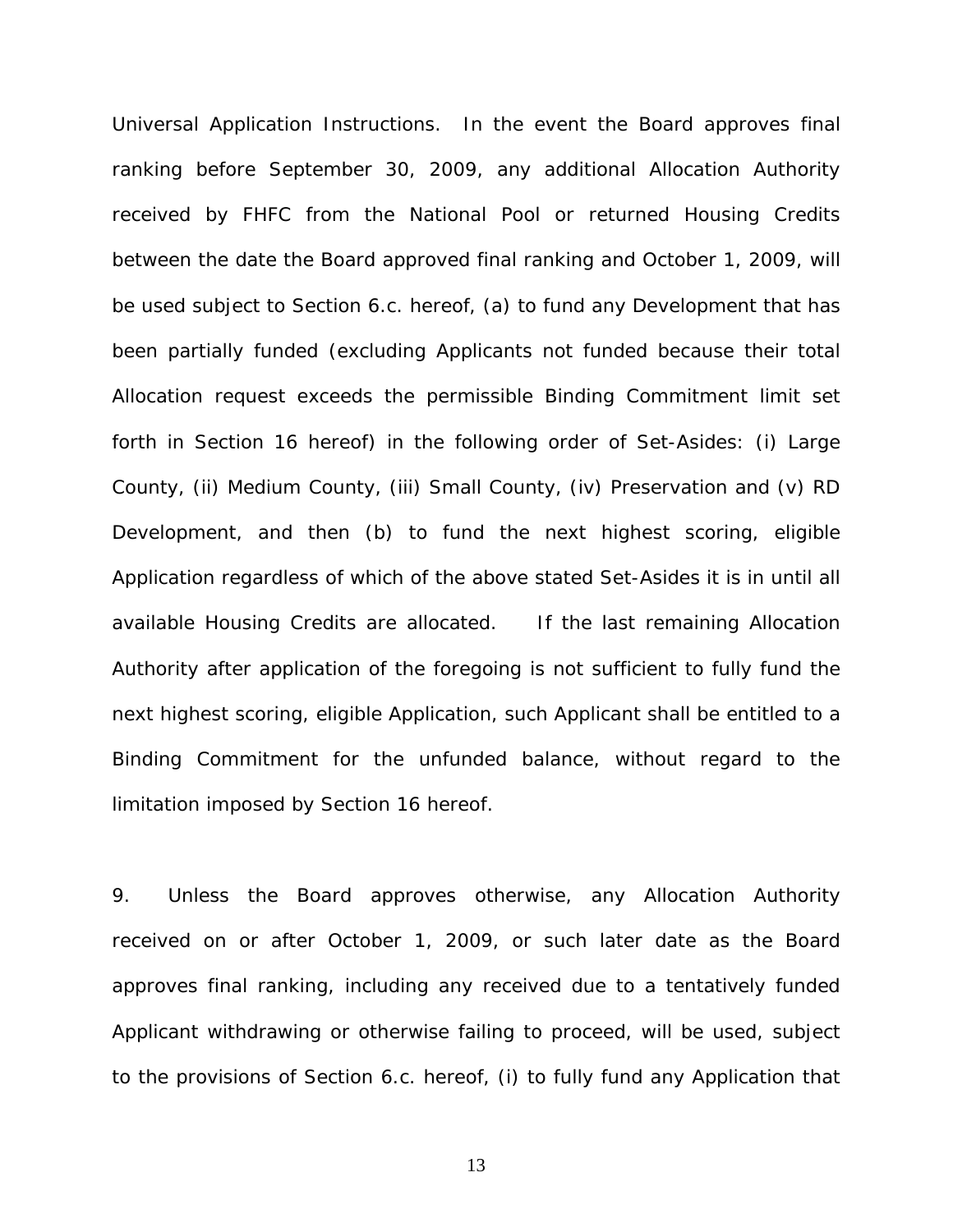has been partially funded by the method described in Section 8 above and then (ii) applied to the 2010 Housing Credits Funding Cycle; provided that any such Allocation Authority received which, if after application of (ii) above would cause FHFC to be above the de minimis requirements for use of allocation necessary to participate in the National Pool, shall instead be applied as provided in Section 8 above. Subject to Section 6.c. above no further effort will be made to achieve the 2009 targeting goals with any such additional Allocation Authority. If the 10 percent Non-Profit requirement has been met at the time such additional Allocation Authority is received, no further effort will be made to achieve the Non-Profit goal or revise any previous adjustment of Applicant rankings necessary to achieve such goal. If any post-September Allocation Authority remains, it shall be treated in accordance with IRS Regulation 1.42-14.

10. Notwithstanding any other provision of this QAP, where a Development has not been placed in service by the date required or it is apparent that a Development will not be placed in service by the date required, such failure is due to circumstances beyond the Applicant's control, and the Applicant has returned its Housing Credit Allocation in the last calendar quarter of the year in which it was otherwise required to be placed in service, the Corporation may reserve allocation in an amount not to exceed the amount of Housing Credits returned, and may allocate such Housing Credits to the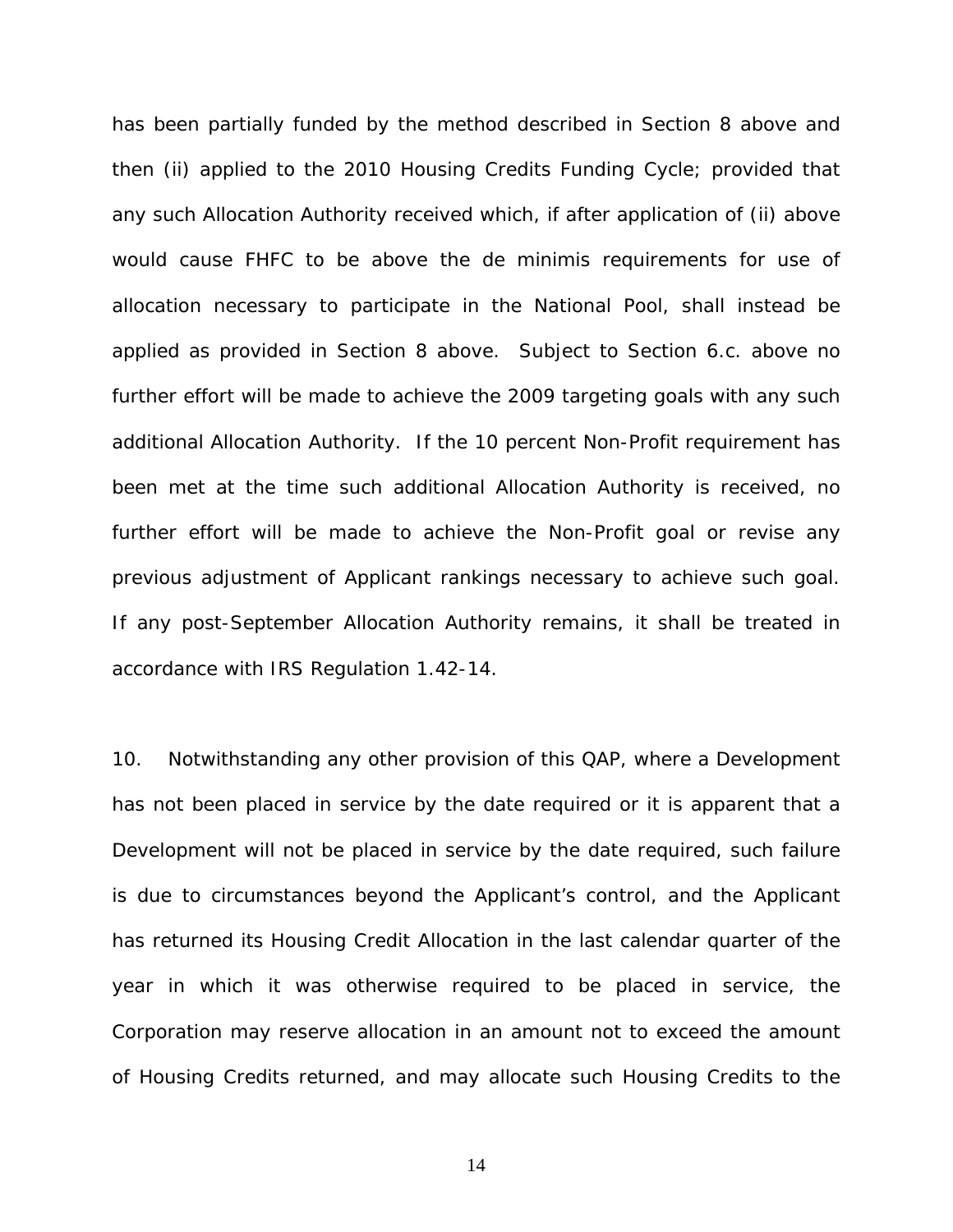Applicant for the year after the year in which the Development was otherwise required to be placed in service, provided the following conditions have been met: (i) the sponsor must have provided written notice to the Corporation, describing the circumstances, all remedial measures attempted by the Applicant to mitigate the delay, and any other pertinent information, prior to returning the allocation; and (ii) the Executive Director must find and determine that the delay was caused by circumstances beyond the Applicant's control, that the sponsor exercised due diligence in seeking to resolve the circumstances causing delay, that the Development in all respects, except time placed in service, still meets the conditions upon which the Housing Credits were originally allocated, and that the Development is still desirable in terms of meeting affordable housing needs.

11. Any Application receiving a partial Housing Credit Allocation will receive a Binding Commitment for the remaining amount as determined by FHFC's Credit Underwriter and approved by FHFC, subject to the provisions of Section 16 hereof.

12. Distribution of the Housing Credit Allocation Authority available at the time of ranking will be limited to no more than 50 percent being awarded to any one county, except as further outlined in the Ranking and Selection Criteria section of the Universal Application Instructions.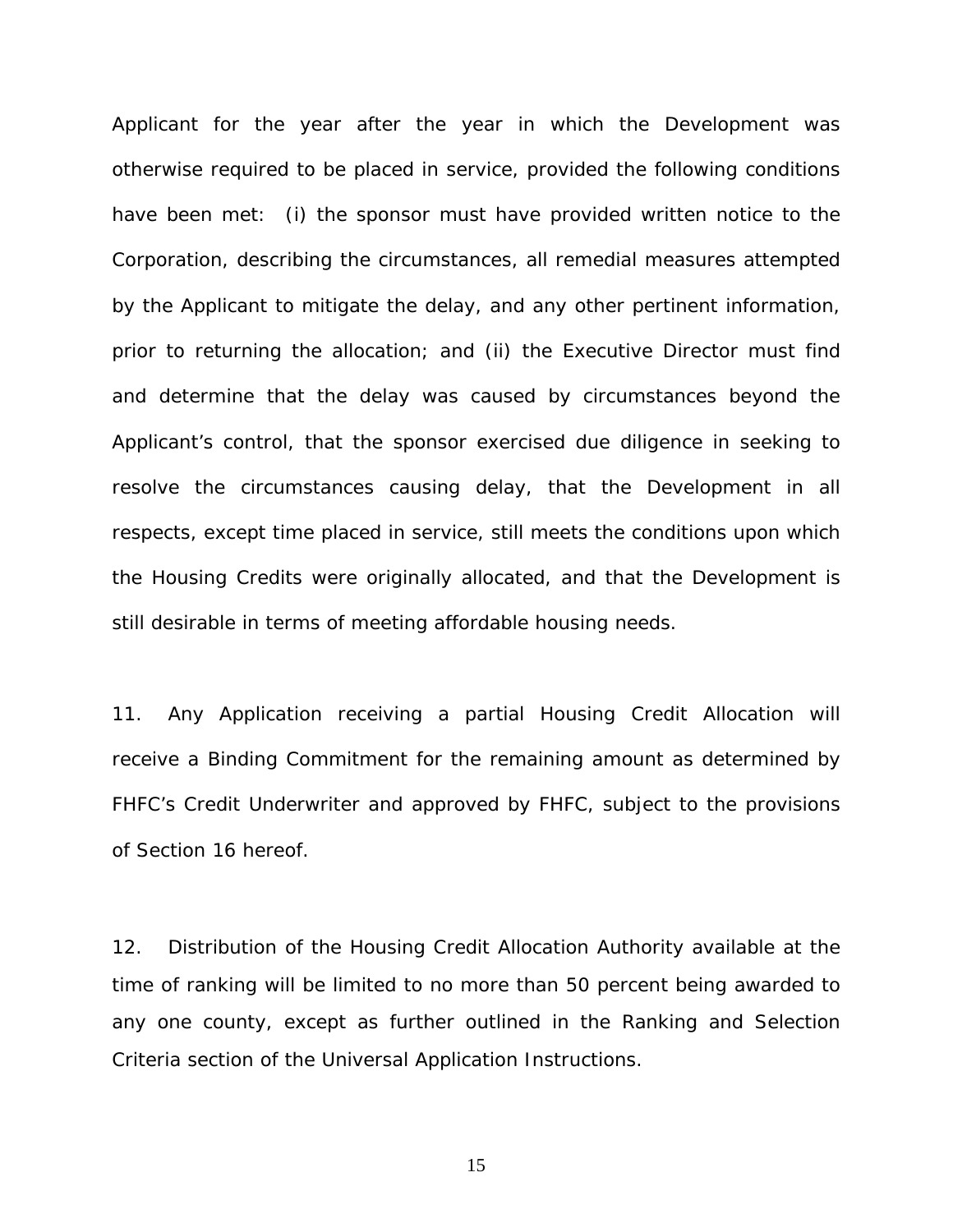13. In the event of a disaster declared by the federal or state government, any Allocation Authority not preliminarily allocated, as well as any authority remaining after November 1, 2009, may be diverted to one or more federally or state declared disaster areas.

14. In order for the Corporation to implement the provisions of The Recovery and Reinvestment Act of 2009 ( the "2009 Stimulus Act"), any funds received pursuant to the 2009 Stimulus Act may be allocated by a competitive request for proposal or competitive application process as approved by the Board. Any such process will be governed by Section 42, IRC , and Chapter 67-48, F.A.C., as applicable, or, an emergency rule authorized by the Florida Legislature specifically for the 2009 Stimulus Act, if any.

15. Due to a reduction in state funding pursuant to Chapter 2009-1, Laws of Florida, the Corporation may award Housing Credits from the 2009 or 2010 Housing Credit Allocation Authority to Developments that have been adversely affected by the de-obligation of previously awarded SAIL funds. Any such award of Housing Credits shall be allocated by either a request for proposal or application process as approved by the Board.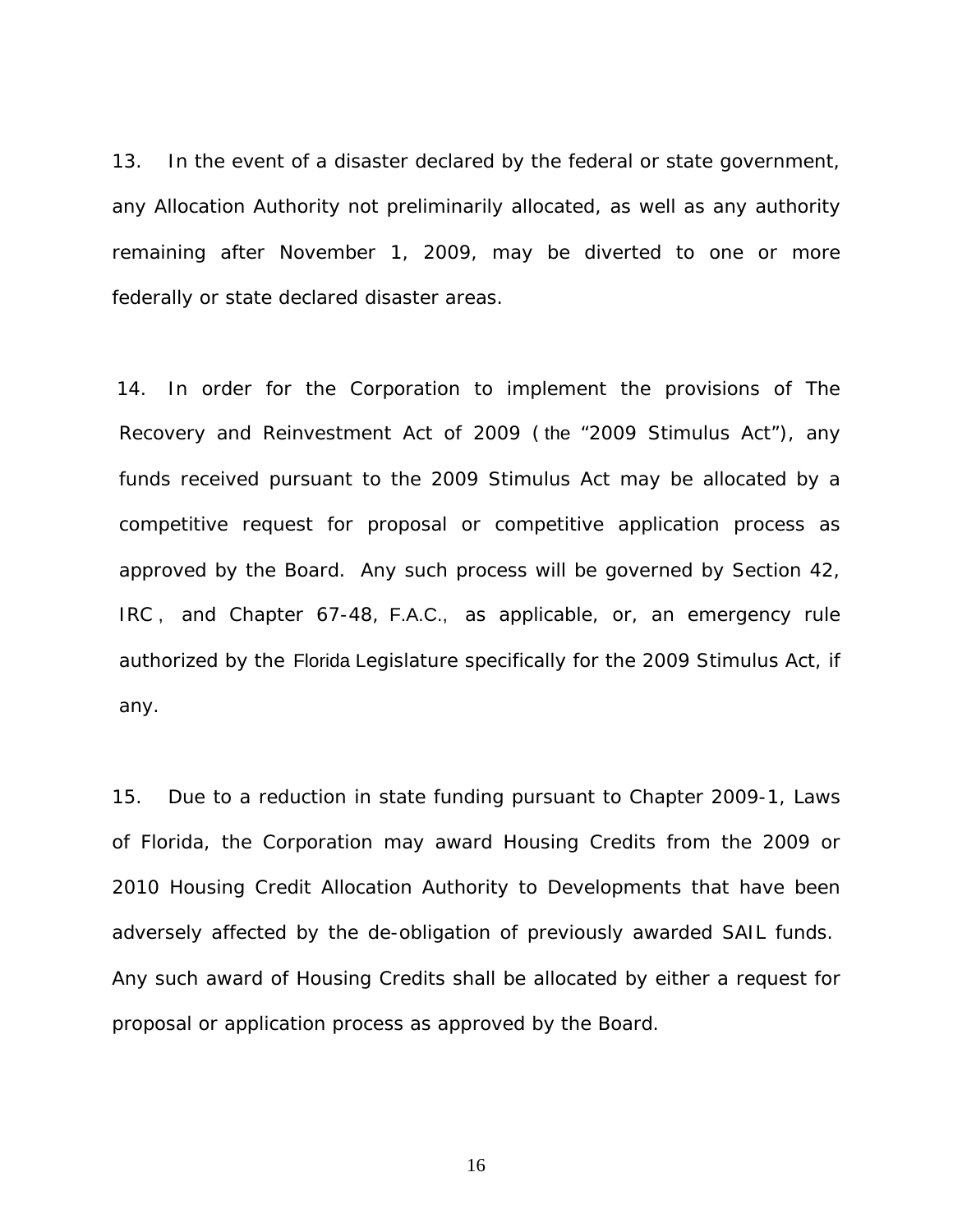16. Except as otherwise set forth herein and except for commitments awarded pursuant to Rule 67-48.005, F.A.C., no Binding Commitment shall be awarded for an amount in excess of 40 percent of the Applicant's total allocation request.

17. No adjustments will be made to achieve the Special Set-Asides and, with the exception of the provisions stated in Section 6.c., Competitive HC Goals stated in the Universal Application Package, if the Executive Director or the Board of Directors determines, based on a negative recommendation from the Credit Underwriter, that an Application chosen for tentative funding should not receive a Housing Credit Allocation.

18. Housing Credits will be allocated in accordance with the 2008 Qualified Allocation Plan until the 2009 Qualified Allocation Plan becomes effective.

19. In the event the Florida Legislature allocates hurricane recovery funding to Florida Housing Finance Corporation, a portion of the 2009 or 2010 Housing Credit Allocation Authority may be allocated to be used in conjunction with said hurricane recovery funds. Once determined that hurricane recovery funds have been allocated, the process for allocating the 2009 Housing Credits and/or awarding credits from the 2010 Housing Credit Allocation Authority will be approved by the Board of Directors and adopted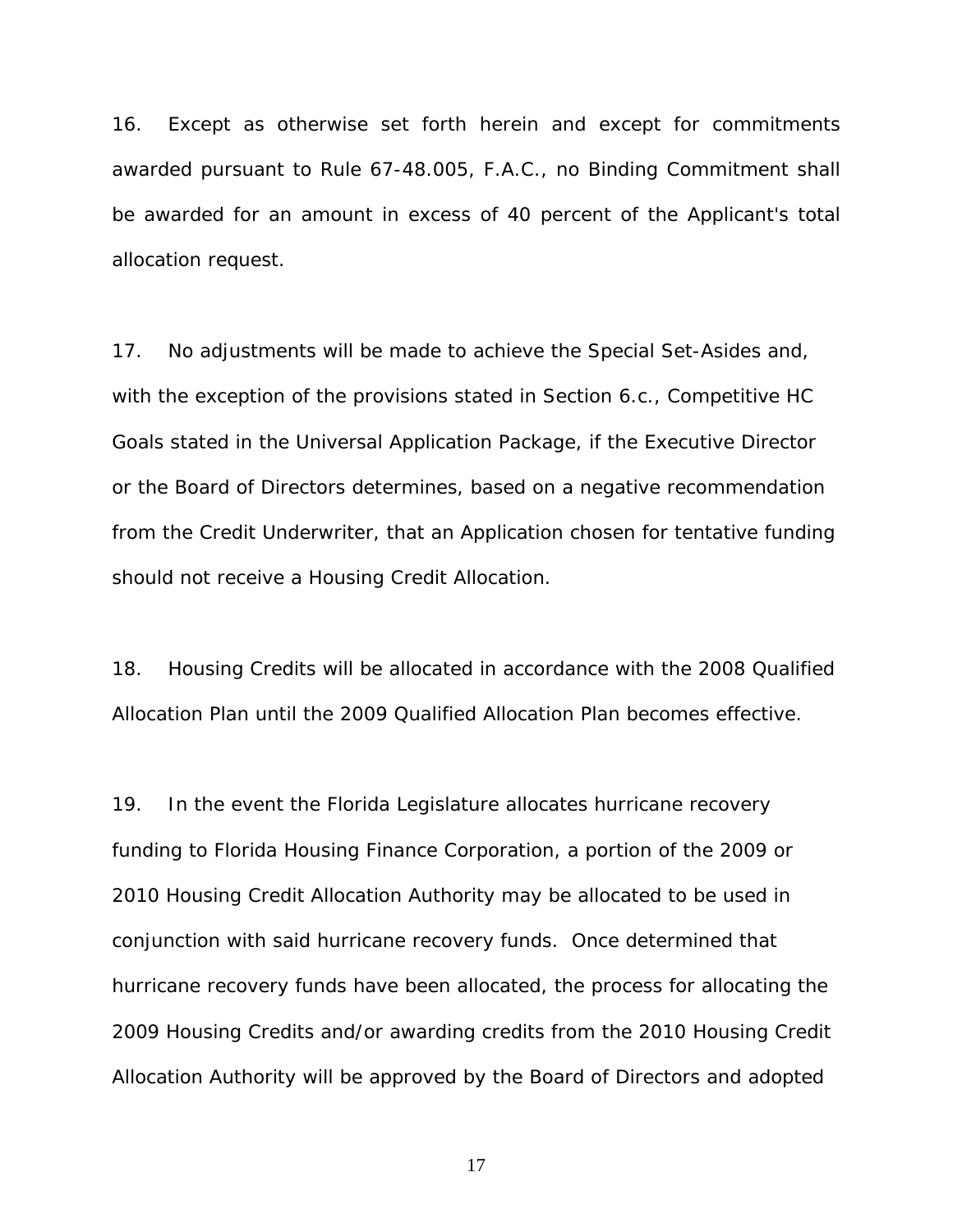by rule.

20. As of the date the FHFC Board approves final ranking, FHFC may award Housing Credits from the 2010 Housing Credit Allocation Authority. Unless the FHFC Board approves a greater amount, the amount of the 2010 Housing Credit Allocation Authority to be awarded will be the amount of 2009 Housing Credits forward allocated in 2008 minus any returned Housing Credits. For any Application awarded Housing Credits from the 2010 Housing Credit Allocation Authority, the Carryover Allocation will reflect the same placed-in-service deadline requirements as the Applications awarded Housing Credits from the 2009 Housing Credit Allocation Authority. If a Development has received a tentative award of 2010 Housing Credits and chooses not to move forward, the amount tentatively awarded will be returned to the 2010 Housing Credit Allocation Authority and no further 2010 Housing Credits will be awarded prior to the 2010 Universal Cycle.

#### **I. Selection Criteria**

Upon receipt of a completed Universal Application Package for Housing Credits pursuant to FHFC rule requirements and notification of an open credit allocation cycle, FHFC shall score and rank the Universal Application according to the following required selection criteria and the priorities set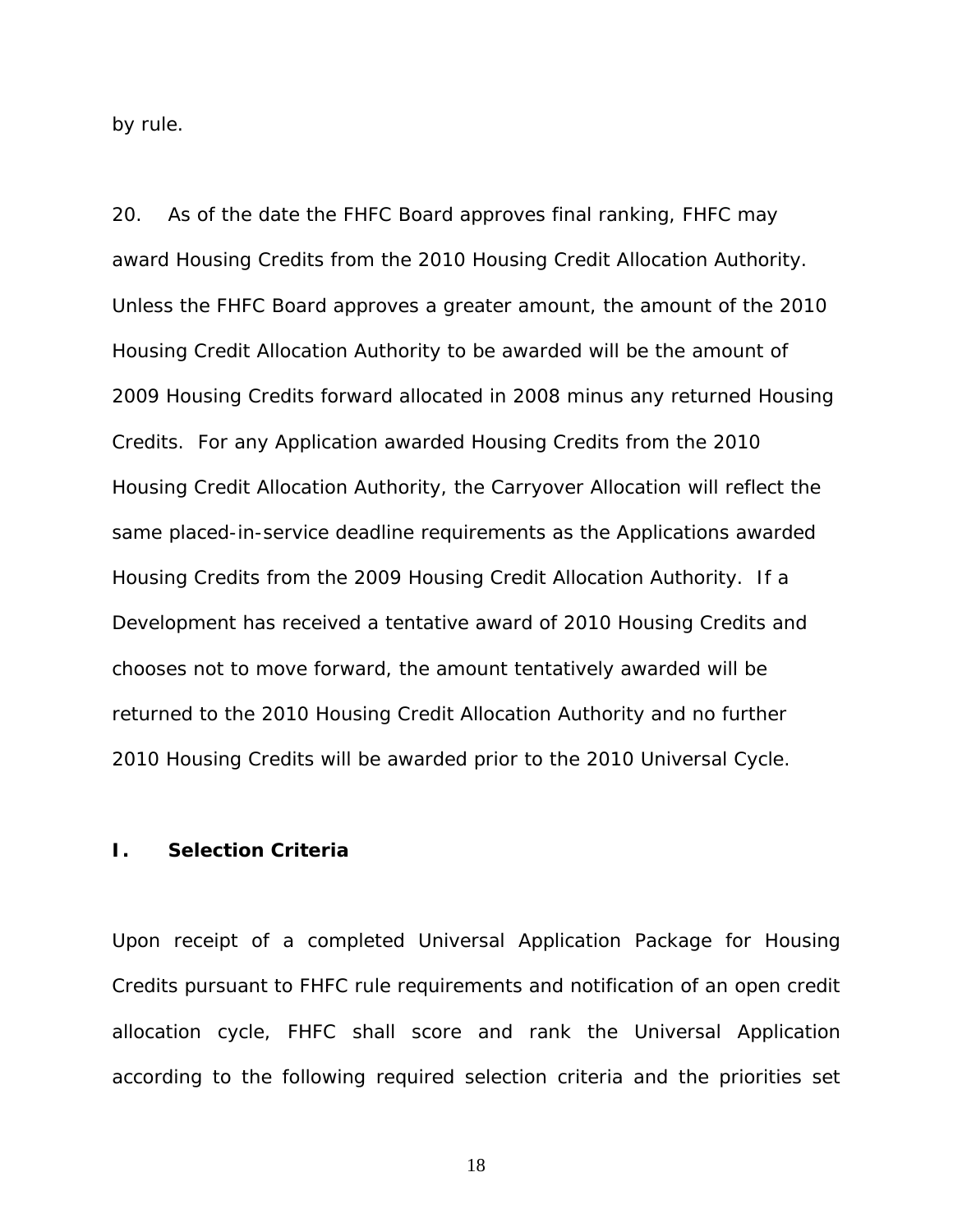forth in Part II below.

- A. Location
	- \* Developments which are located in qualified Urban In-Fill areas will be targeted.
	- \* Developments located in the Florida Keys Area will be targeted.
	- \* Counties within the state are divided into 3 groups according to population and housing needs. The geographic distribution plan will be in accordance with Section 5 herein.
	- \* Specific criteria for the Geographic Set-Aside categories, the Florida Keys Area and the Urban In-Fill area qualifications are addressed in the Universal Application Package which is incorporated by reference in the FHFC rules.
- B. Housing Needs Characteristics:
	- \* Developments which meet state, regional and local housing needs will be targeted.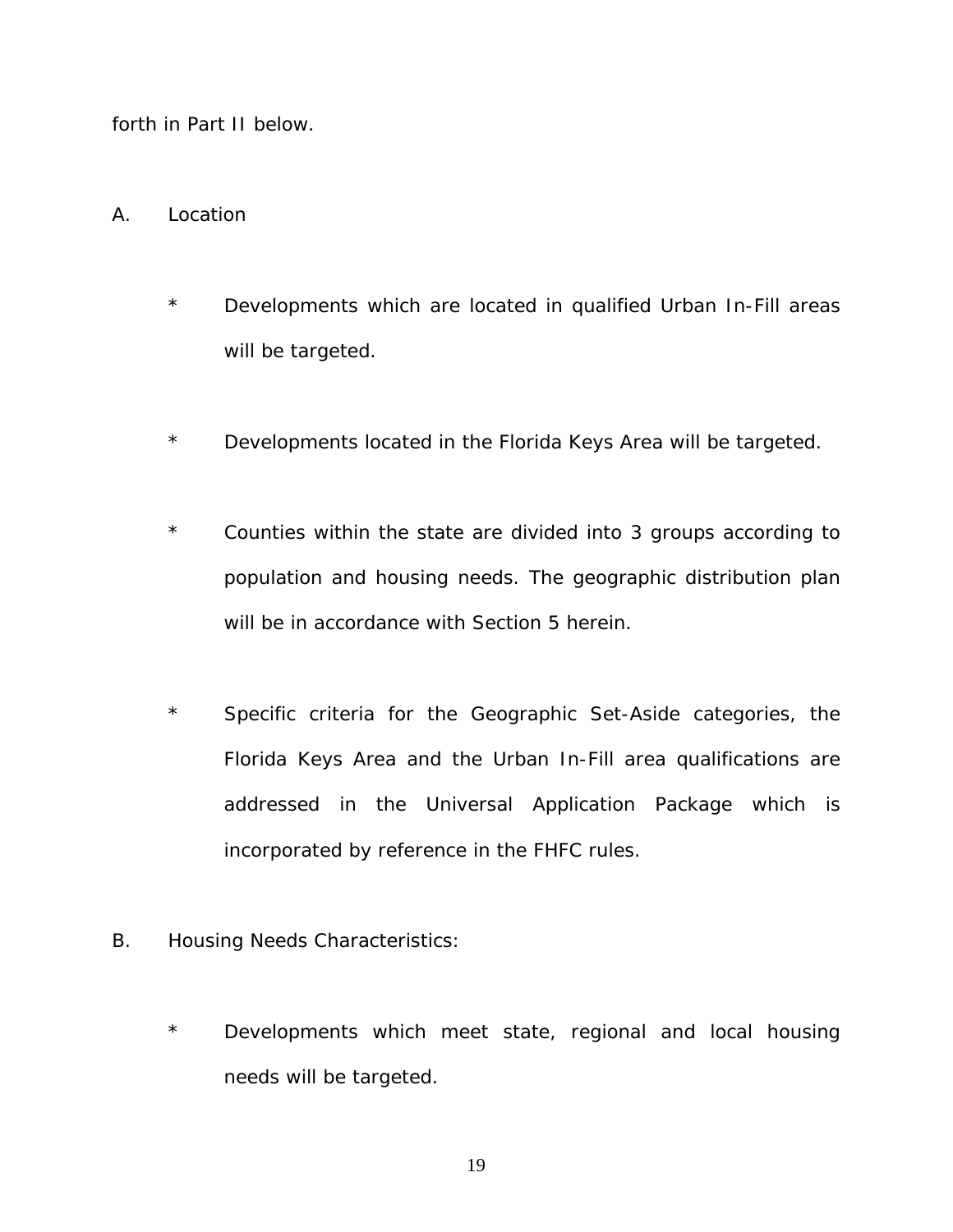- \* Developments which are designed to attract and serve the Elderly will be targeted.
- \* Developments which are designed to attract and serve Farmworker/Commercial Fishing Worker families will be targeted.
- \* Developments which are designed to attract and serve the Homeless will be targeted.
- \* Developments which are 50 units or less will be targeted.

These categories are specifically addressed in the Universal Application Package which is incorporated in FHFC rules by reference.

- C. Development Characteristics:
	- \* Developments which offer the most efficiency in development and thereby the best and most efficient use of the Housing Credits will be targeted in the following categories: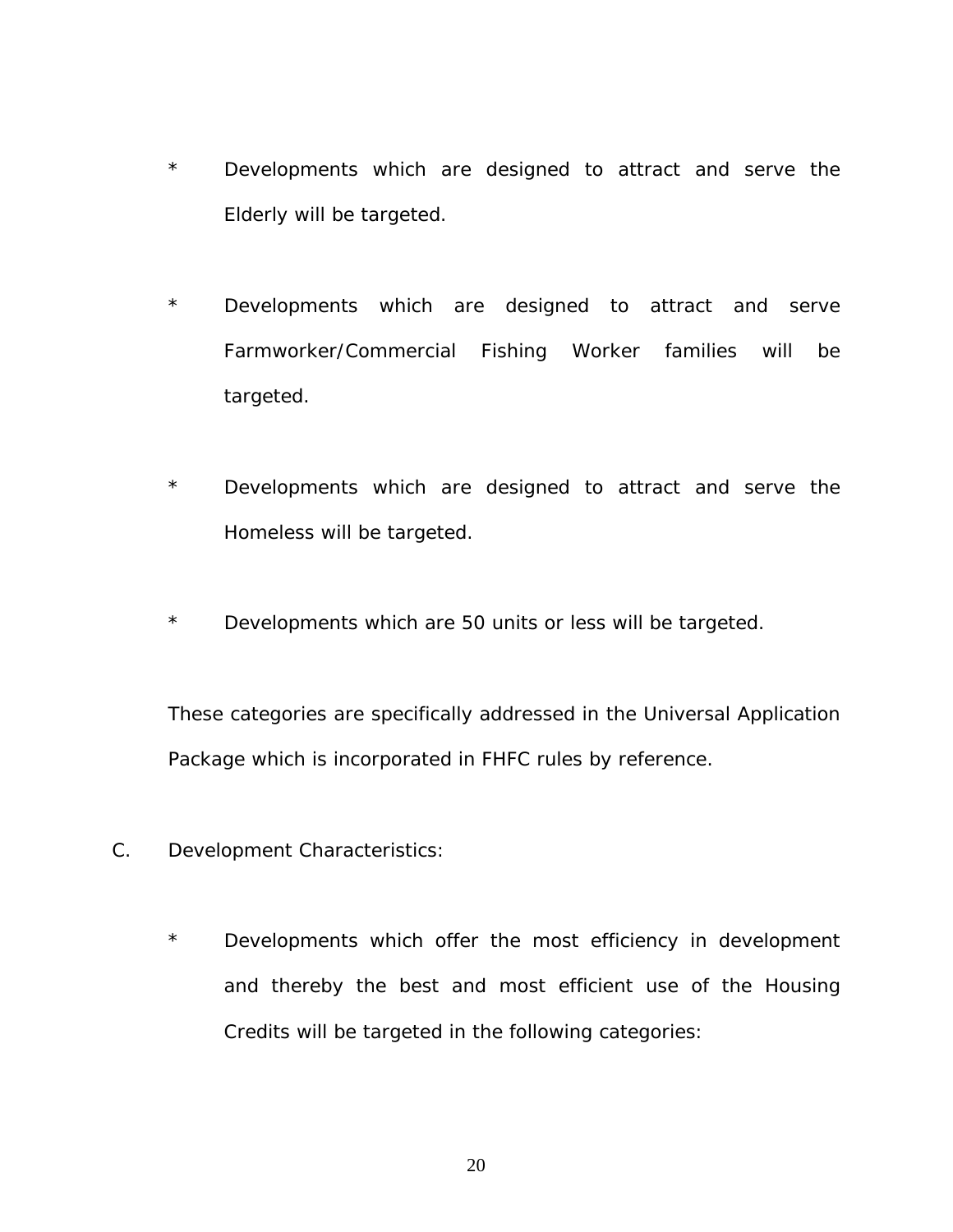- Experience of Development Team
- Development Funding, Feasibility and Economic Viability
- Ability to Proceed
- Construction Features and Amenities
- Leveraging
- Equity Realized from Sale of Credits
- Energy Conservation
- \* Developments which offer resident services and programs will be targeted.
- \* Developments which address family housing will be targeted.
- \* Developments which address Elderly housing will be targeted.
- \* Developments which address housing for the Homeless will be targeted.
- \* Developments which address the Preservation of existing affordable housing will be targeted.
- \* Developments which address revitalization through the use of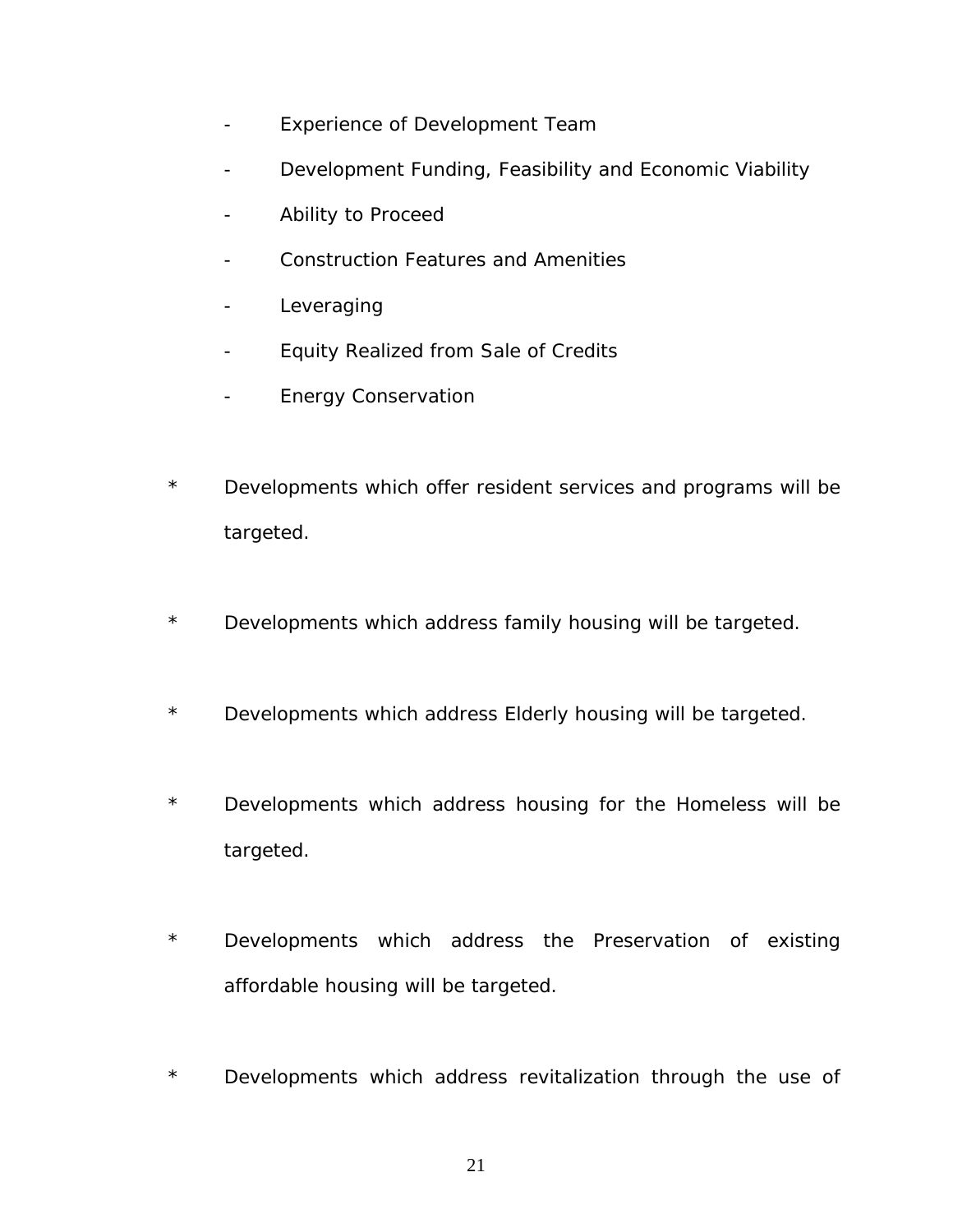HOPE VI funding will be targeted.

These criteria are specifically addressed in the Universal Application Package which is incorporated in FHFC rules by reference.

- D. Sponsor Characteristics:
	- \* Both Non-Profit and for-profit Sponsors/Developers may participate in the program, other than the IRC requirement for a 10 percent Non-Profit goal.
	- \* Applications will be rejected if the Applicant or Developer or any Principal, Affiliate or Financial Beneficiary of an Applicant or Developer, have existing Developments that fail to comply with Rule Chapter 67-48, F.A.C., Section 42 of the Internal Revenue Code, the recorded Extended Use Agreement, or other FHFC programs.
	- \* If any Applicant or any Affiliate of an Applicant, is determined by FHFC to have engaged in fraudulent actions or to have materially misrepresented information within the current Application or in any previous Applications for financing or Housing Credits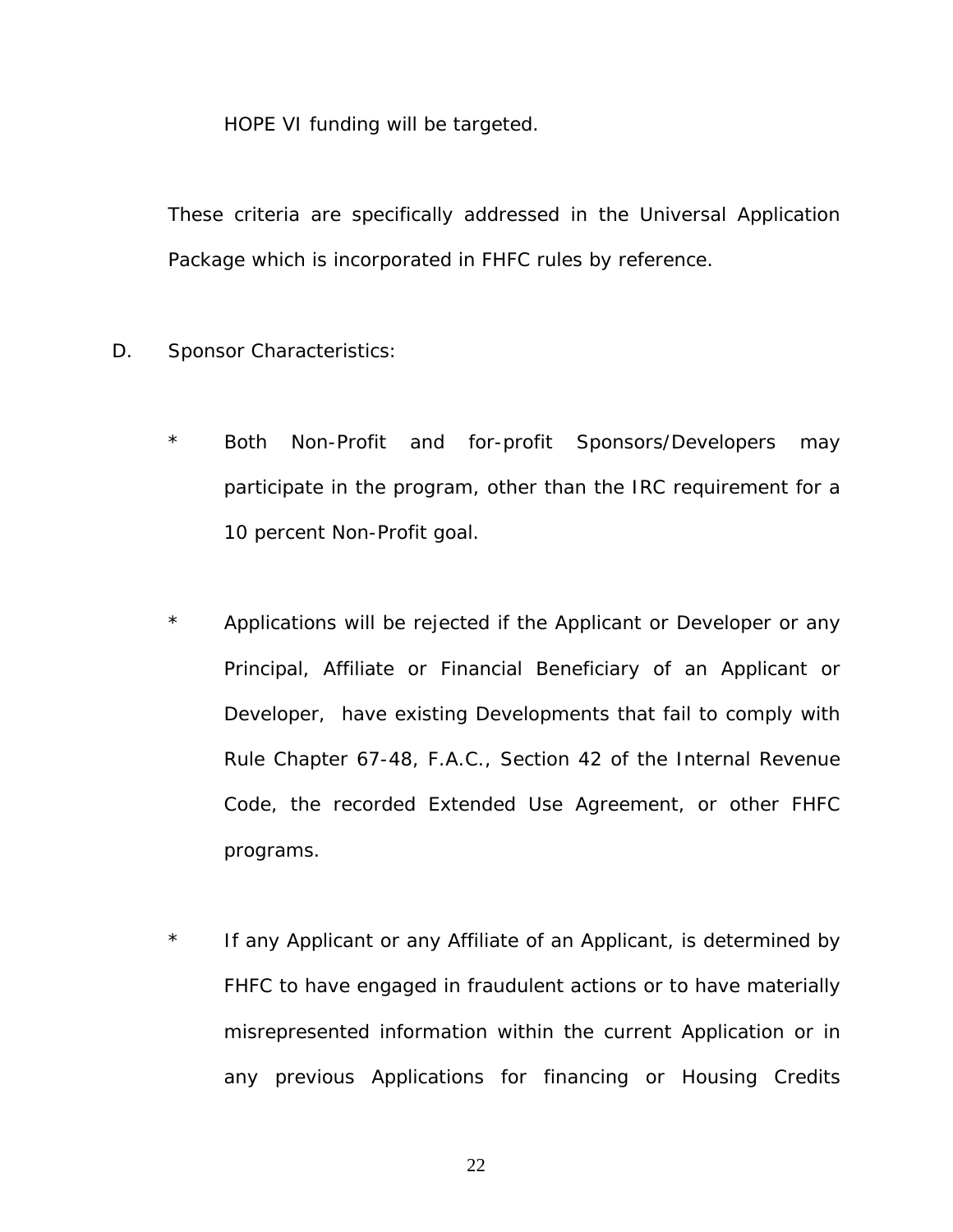administered by FHFC, the Applicant and any of the Applicant's Affiliates will be ineligible to apply for any program administered by the FHFC for a period of two (2) years, which will begin from the date the Board approves the disqualification of the Applicant's Application.

- \* Developments which are located in Urban In-Fill areas will be targeted.
- \* Developments financed with HOPE VI funds will be targeted.

These criteria are addressed in the Universal Application Package which is incorporated in FHFC rules by reference.

- E. Tenant Populations With Special Housing Needs:
	- \* Developments which will serve the Elderly will be targeted.
	- \* Developments which will serve Farmworker/Commercial Fishing Worker families will be targeted.\* Developments which will serve the Homeless will be targeted.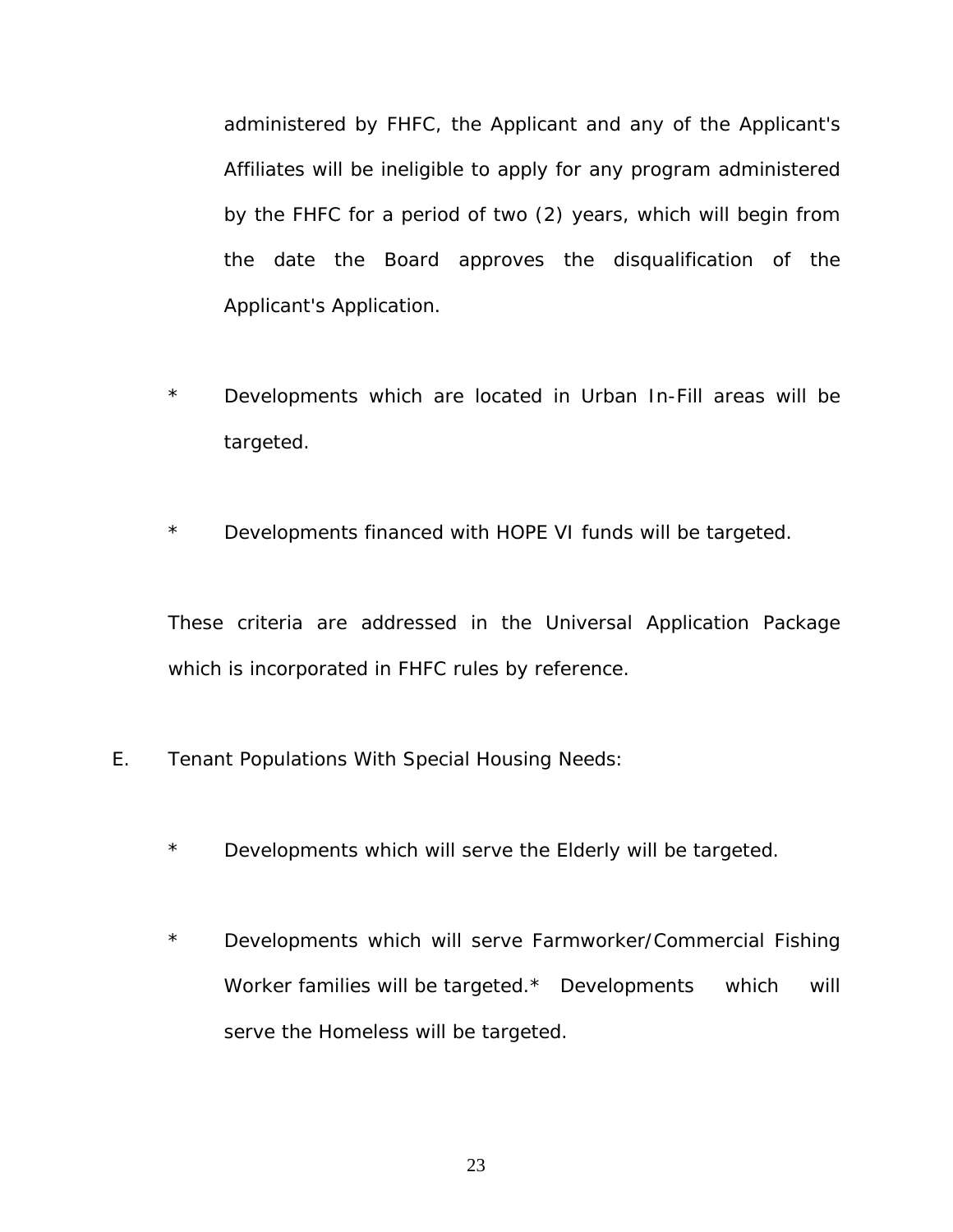\* Developments which will serve Special Needs Households will be targeted.

These criteria are specifically addressed in the Universal Application Package which is incorporated in FHFC rules by reference.

- F. Tenant Populations of Individuals with Children:
	- \* Developments that have amenities and resident programs that service families with children are specifically targeted.

This criterion is specifically addressed in the Universal Application Package which is incorporated in FHFC rules by reference.

- G. Public Housing Waiting Lists:
	- \* Developments are required to actively seek persons on public housing waiting lists.

This criterion is specifically addressed in the Universal Application Package as a threshold requirement and is incorporated in FHFC rules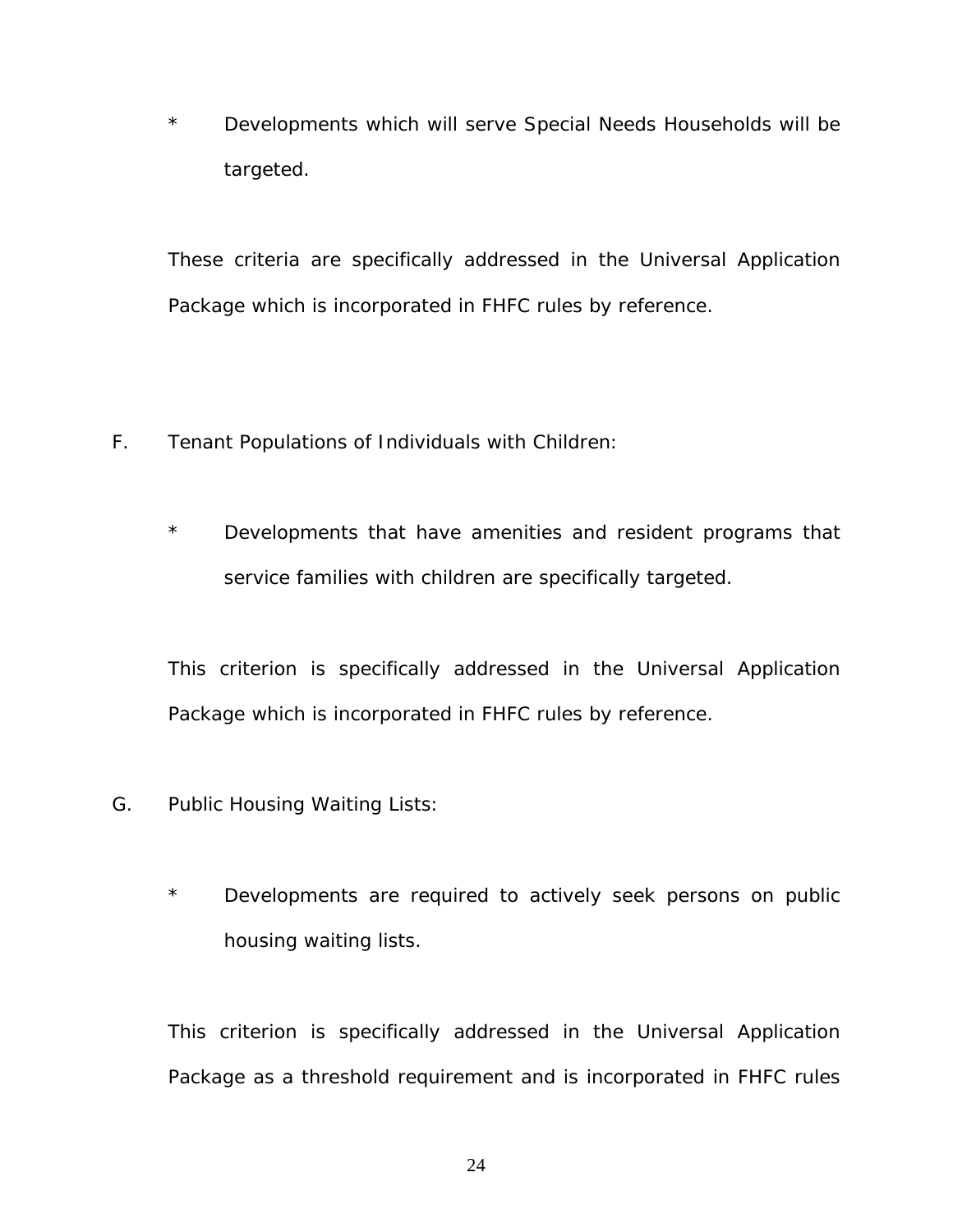by reference.

- H. Developments Intended for Eventual Resident Ownership:
	- \* Developments which provide specific programs for enabling residents to purchase a unit in the Development will be targeted.

This criterion is specifically addressed in the Universal Application Package which is incorporated in FHFC rules by reference.

### **II. Priorities**

A. Developments which will serve the Elderly, the Homeless, Families, Farmworkers/Commercial Fishing Workers, Developments financed with USDA RD 514 and/or RD 516 or with USDA RD 515, Developments financed with HOPE VI funds, Developments located in the Florida Keys Area or Developments which are located in an Urban In-Fill area, and Developments classified as Preservation, will be targeted.

These criteria are addressed in the Universal Application Package which is incorporated in FHFC rules by reference and in Sections 1, 2,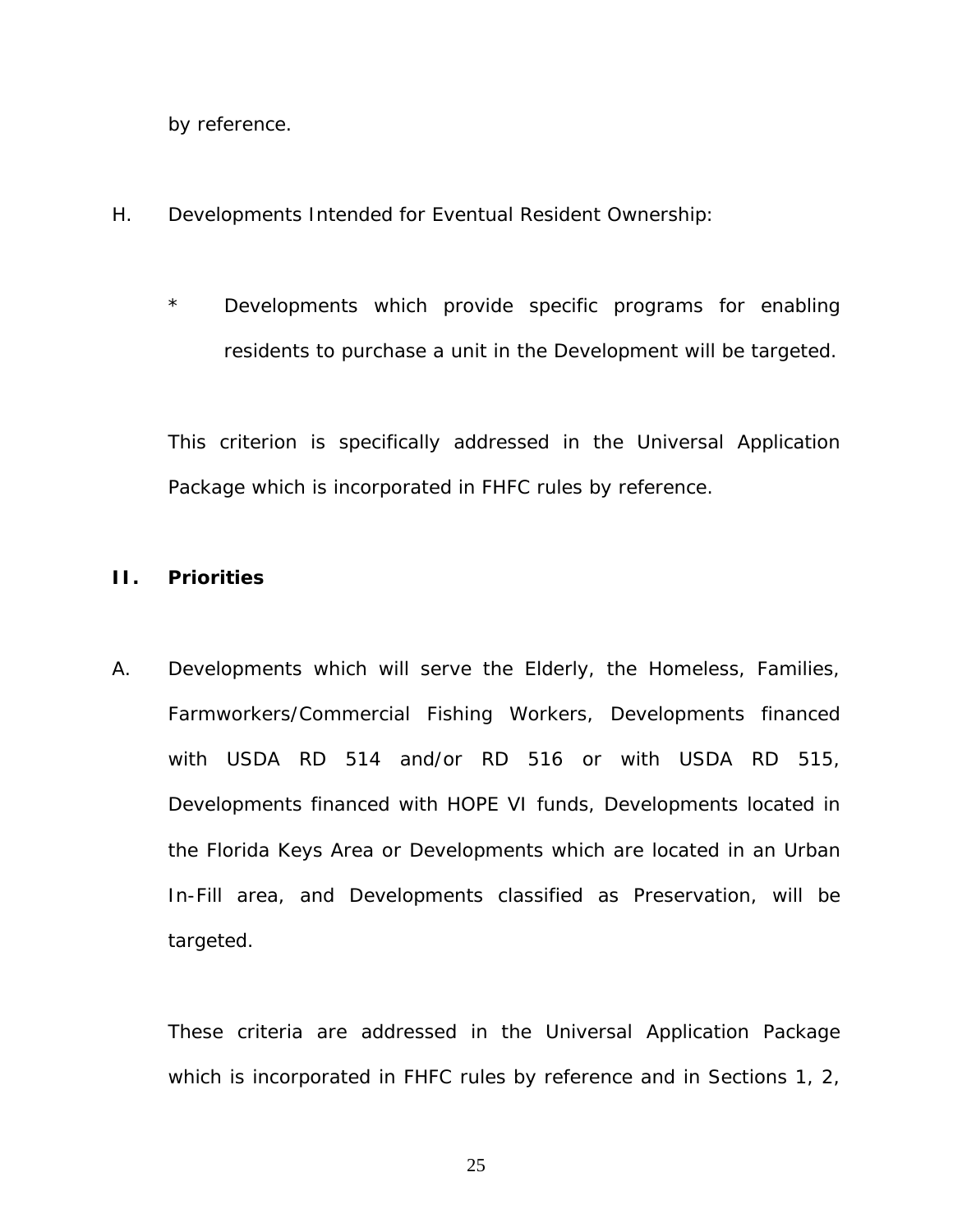3, and 7 above.

B. Developments which will serve the lowest income families will be targeted.

This criterion is addressed in the Universal Application Package which is incorporated in FHFC rules by reference.

- C. Developments which will waive the option to convert the set aside units to market after year 14 and extend the set-aside period beyond the required 30-year period will be targeted.
	- \* A commitment to waive the option to convert after year 14 and to set-aside units beyond the required 30-year period is awarded points on a pro-rata basis. The minimum additional set-aside period is 1 year and the maximum additional set-aside period is 20 years, for a maximum total length of 50 years.

This criterion is addressed in the Universal Application Package and is incorporated in FHFC rules by reference.

D. Developments located in qualified census tracts, the development of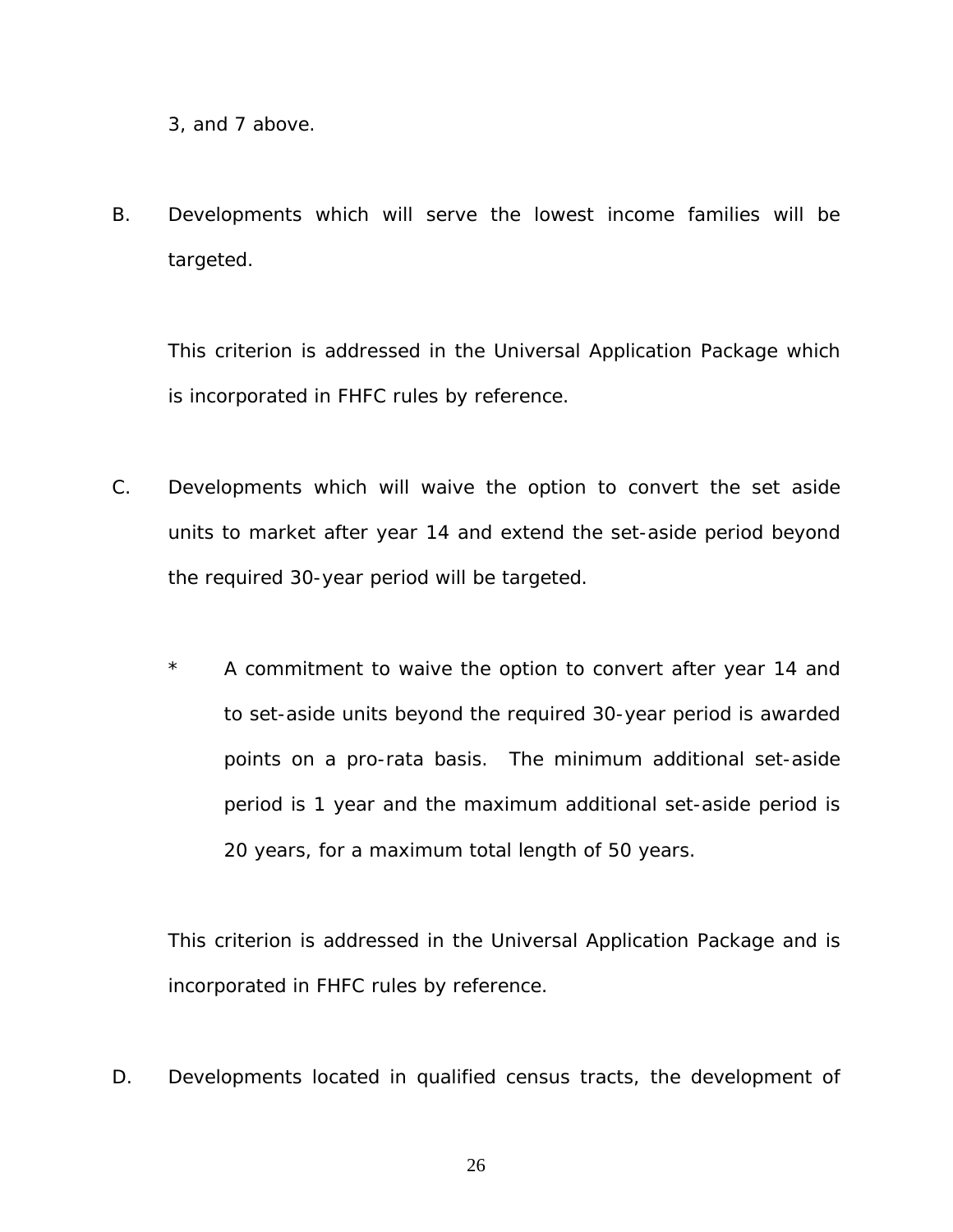which contributes to a concerted community revitalization plan will be targeted.

This criterion is addressed in the Universal Application Package which is incorporated in FHFC rules by reference.

E. Developments which require the least amount of Housing Credits to produce an affordable unit will be targeted.

This criterion is specifically addressed in the Universal Application Package which is incorporated in FHFC rules by reference.

- F. The FHFC will initially allocate not less than 15 percent (as described in Section 6 of this QAP) of the state's Allocation Authority to Developments involving qualified, Non-Profit Applicants, provided they are Non-Profits organized under Chapter 617, Florida Statutes, or similar state statute if incorporated outside Florida, and as set forth in Section 42(h)(5) of the Internal Revenue Code, as amended, and Rule Chapter 67-48, Florida Administrative Code.
- G. The order of funding is: Florida Keys Area Developments, Preservation Developments, RD Developments, two (2)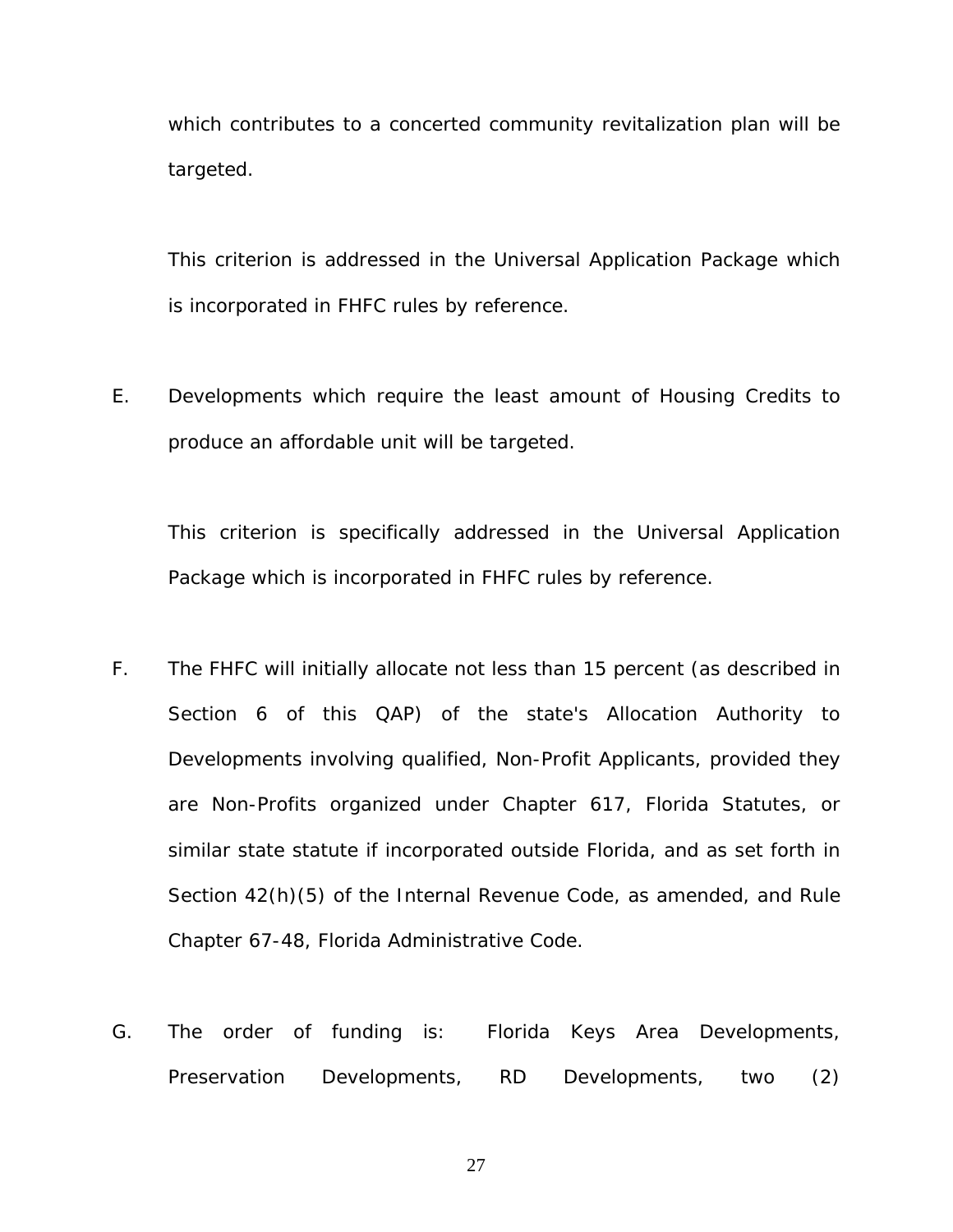Farmworker/Commercial Fishing Worker Developments, one (1) HOPE VI Development, two (2) Urban In-Fill Developments, one (1) Elderly Development which may consist of an Assisted Living Facility, two (2) Homeless Developments, meeting the 15 percent Non-Profit goal, Small County Geographic Set-Aside Developments, Medium County Geographic Set-Aside Developments, and then, Large County Geographic Developments. The goal of allocating Housing Credits to two (2) Farmworker/Commercial Fishing Worker Developments, one (1) HOPE VI Development, two (2) Urban In-Fill Developments, one (1) Elderly Development, two (2) Homeless Developments, and 15 percent of the Allocation Authority to Non-Profit Applicants can be met or partially met when allocating credits to Applications within the HC Florida Keys Area Special Set-Aside, the HC Preservation Special Set-Aside or the HC RD Special Set-Aside.

H. Provided they are consistent with the QAP, the decisions of the Board of Directors of FHFC regarding Binding Commitments or the allocation of Housing Credits are solely within the discretion of the Board and shall be considered final.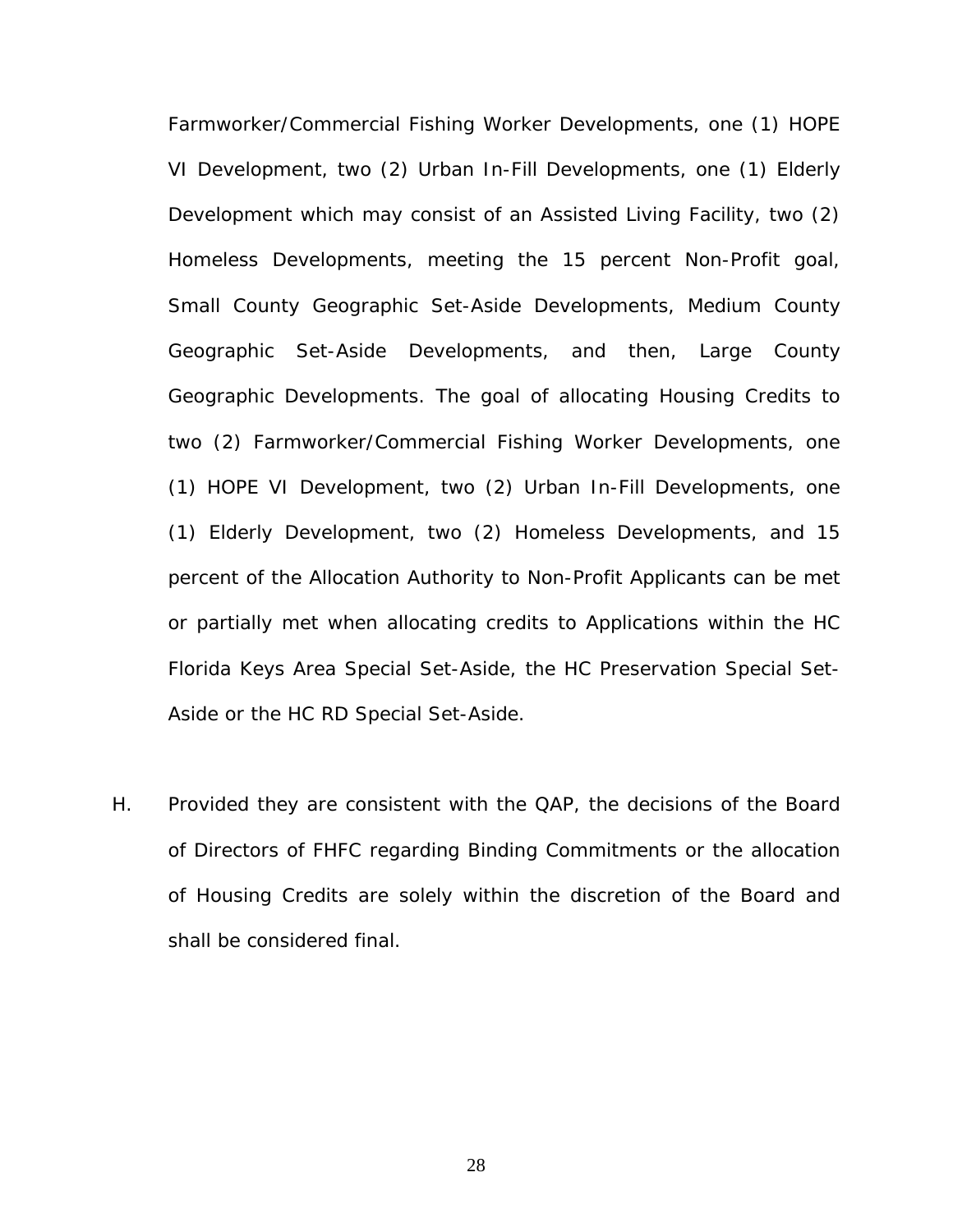## **III. Application of the Plan to Tax-Exempt Bond-Financed and Noncycle Developments**

- A. Bond Financed Developments:
	- \* Developments financed with tax-exempt bonds subject to volume cap are required to meet FHFC minimum Housing Credit guidelines to qualify and be eligible for a Housing Credit analysis. If 50 percent or more of the aggregate basis of a Development's building(s) and the land on which such building(s) are located is financed with volume cap tax-exempt bonds, the Housing Credits are issued at the federal level rather than as part of the State's allocation authority and these Developments are not subject to the FHFC ranking and scoring process as set forth in Sections I and II above; however, they must meet the minimum threshold criteria, as follows:

Developments that receive tax-exempt bonds issued by the Florida Housing Finance Corporation will be deemed to have met the minimum threshold criteria by successfully completing a request for Housing Credits in their bond Application.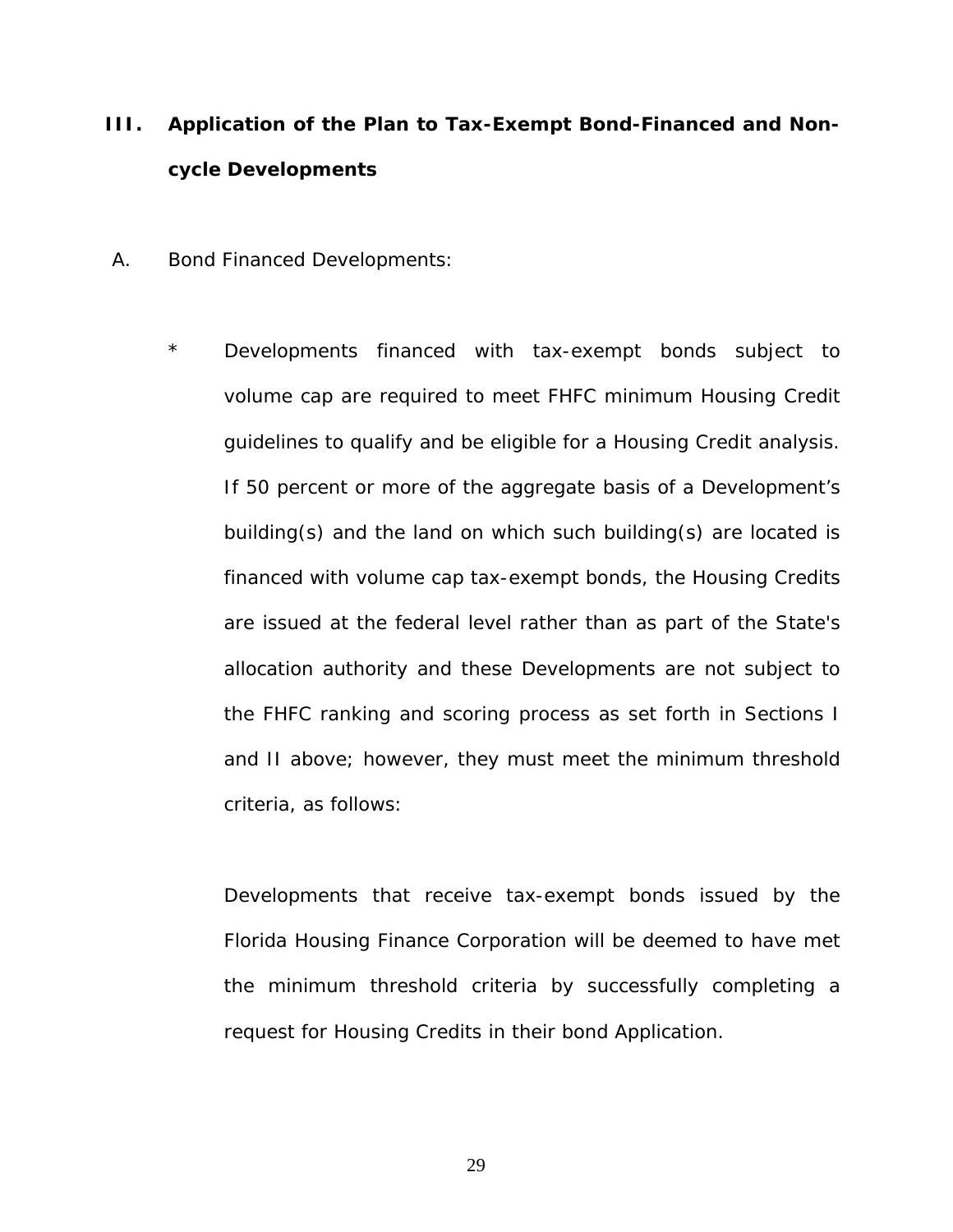All other bond-financed Developments must meet minimum threshold requirements, must submit a complete Universal Application by the date specified in Rule Chapter 67-48, Florida Administrative Code, and must achieve an Application score of at least 50 points.

These bond-financed Developments are subject to all other provisions of Rule Chapter 67-48, Florida Administrative Code, including, but not limited to, the compliance monitoring requirements set forth in Part IV of this plan below.

- B. Non-cycle Developments:
	- \* If time constraints preclude the conduct of an additional open credit allocation cycle and Housing Credit Allocation Authority remains available to FHFC after the allocation of credits to all Developments which (i) apply in an open credit allocation cycle, (ii) meet the minimum threshold requirements, and (iii) are evaluated in accordance with the criteria set forth in Parts I and II above, FHFC may allocate credit to any Development which meets the minimum threshold requirements stated in the QAP.